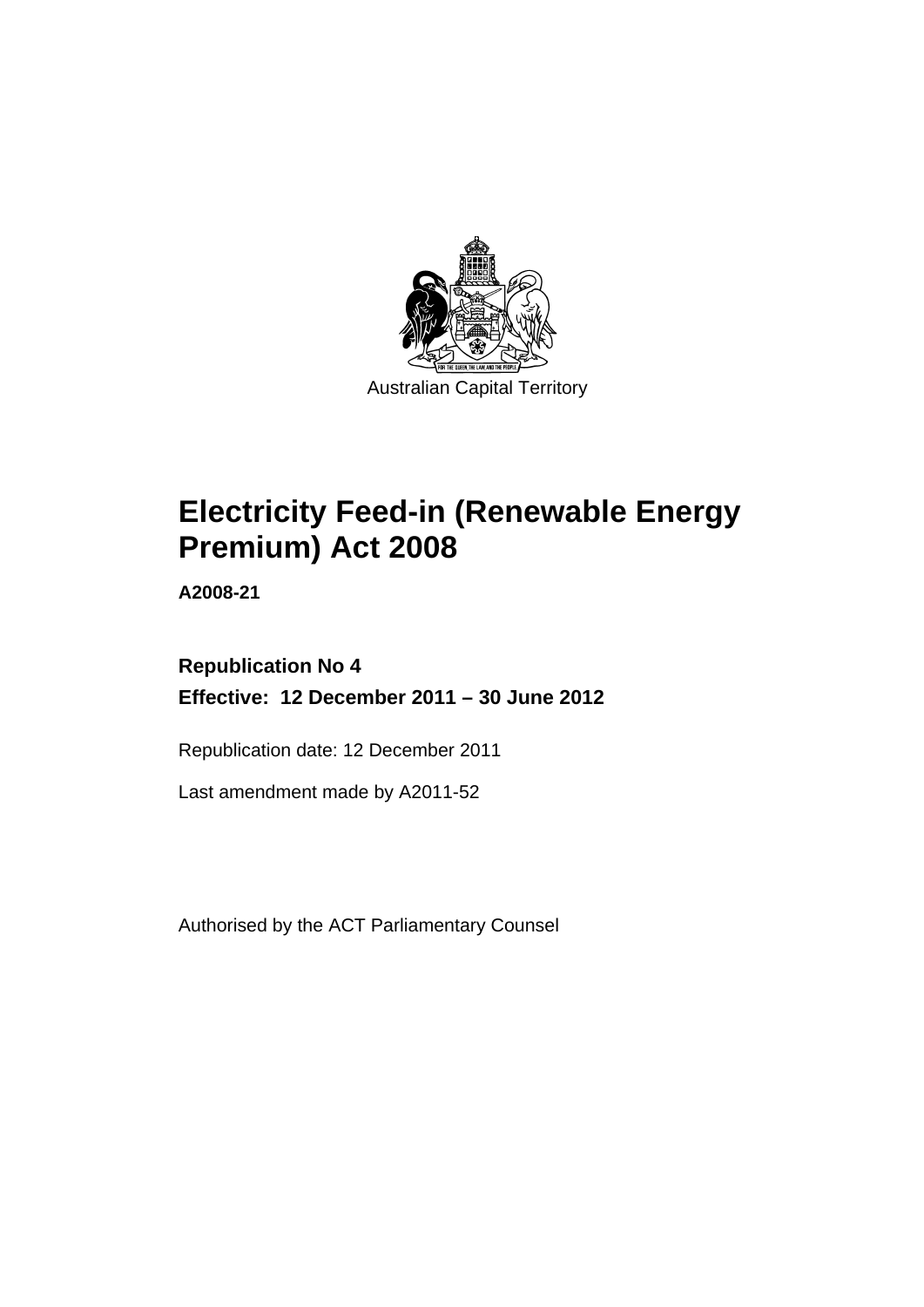#### **About this republication**

#### **The republished law**

This is a republication of the *Electricity Feed-in (Renewable Energy Premium) Act 2008* (including any amendment made under the *Legislation Act 2001*, part 11.3 (Editorial changes)) as in force on 12 December 2011*.* It also includes any commencement, amendment, repeal or expiry affecting this republished law to 12 December 2011.

The legislation history and amendment history of the republished law are set out in endnotes 3 and 4.

#### **Kinds of republications**

The Parliamentary Counsel's Office prepares 2 kinds of republications of ACT laws (see the ACT legislation register at www.legislation.act.gov.au):

- authorised republications to which the *Legislation Act 2001* applies
- unauthorised republications.

The status of this republication appears on the bottom of each page.

#### **Editorial changes**

The *Legislation Act 2001*, part 11.3 authorises the Parliamentary Counsel to make editorial amendments and other changes of a formal nature when preparing a law for republication. Editorial changes do not change the effect of the law, but have effect as if they had been made by an Act commencing on the republication date (see *Legislation Act 2001*, s 115 and s 117). The changes are made if the Parliamentary Counsel considers they are desirable to bring the law into line, or more closely into line, with current legislative drafting practice.

This republication does not include amendments made under part 11.3 (see endnote 1).

#### **Uncommenced provisions and amendments**

If a provision of the republished law has not commenced, the symbol  $\mathbf{U}$  appears immediately before the provision heading. Any uncommenced amendments that affect this republished law are accessible on the ACT legislation register (www.legislation.act.gov.au). For more information, see the home page for this law on the register.

#### **Modifications**

If a provision of the republished law is affected by a current modification, the symbol  $\vert \mathbf{M} \vert$ appears immediately before the provision heading. The text of the modifying provision appears in the endnotes. For the legal status of modifications, see the *Legislation Act 2001*, section 95.

#### **Penalties**

At the republication date, the value of a penalty unit for an offence against this law is \$110 for an individual and \$550 for a corporation (see *Legislation Act 2001*, s 133).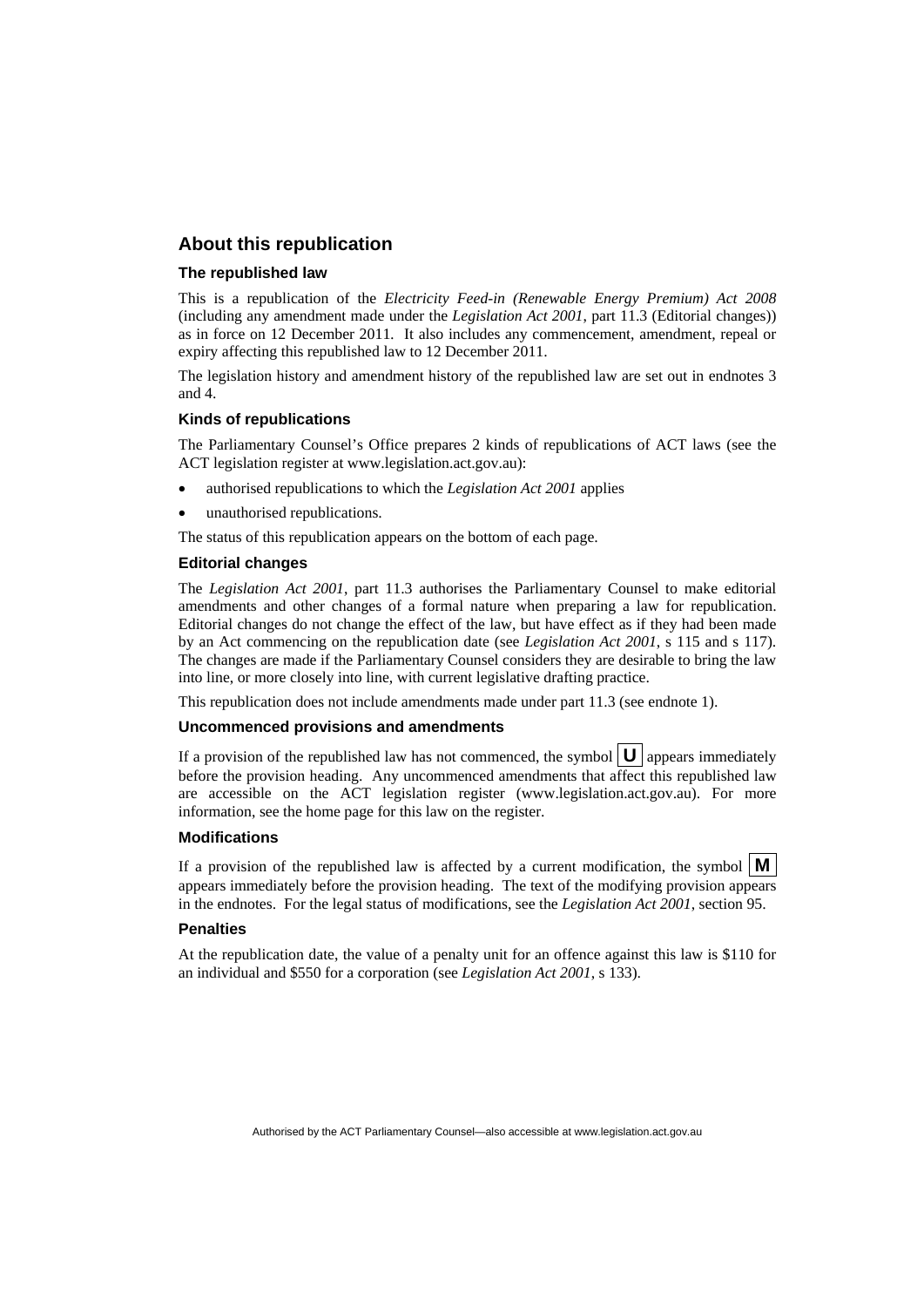

# **Electricity Feed-in (Renewable Energy Premium) Act 2008**

## **Contents**

|                |                                                                                                       | Page |
|----------------|-------------------------------------------------------------------------------------------------------|------|
|                |                                                                                                       |      |
| Part 1         | <b>Preliminary</b>                                                                                    |      |
| 1              | Name of Act                                                                                           | 2    |
| 4              | Dictionary                                                                                            | 2    |
| 5              | <b>Notes</b>                                                                                          | 2    |
| Part 1A        | <b>Objects and important concepts</b>                                                                 |      |
| 5А             | Objects of Act                                                                                        | 3    |
| 5В             | Meaning of renewable energy generator and renewable energy source                                     | 3    |
| 5C             | Meaning of capacity                                                                                   | 4    |
| 5D             | Meaning of medium renewable energy generator and micro renewable                                      |      |
|                | energy generator                                                                                      | 4    |
|                |                                                                                                       |      |
| R4<br>12/12/11 | Electricity Feed-in (Renewable Energy Premium) Act 2008<br>contents 1<br>Effective: 12/12/11-30/06/12 |      |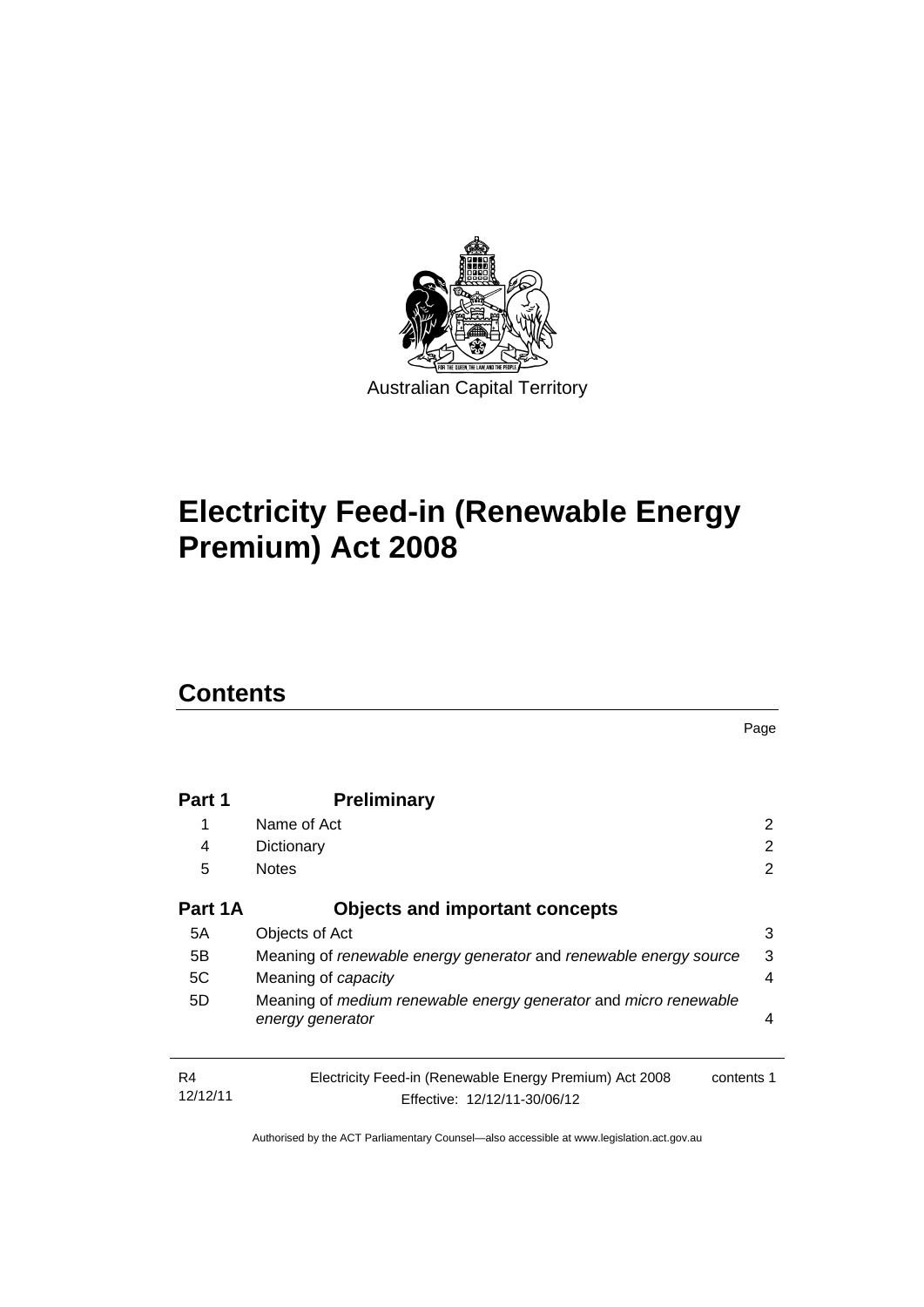|                         |                                                                 | Page            |
|-------------------------|-----------------------------------------------------------------|-----------------|
| 5E<br>5F                | Meaning of compliant<br>Meaning of eligible entity              | 5<br>6          |
|                         |                                                                 |                 |
| Part 2                  | Renewable energy-supply to electricity<br>network               |                 |
| 6                       | Feed-in from renewable energy generators to electricity network | 9               |
| 6A                      | What is the normal cost of electricity?                         | 10              |
| $\overline{7}$          | Utility service                                                 | 10              |
| 8                       | Payment for electricity from renewable energy generators        | 10              |
| 8A                      | Recovery of cost of renewable energy premium                    | 12 <sup>2</sup> |
| 9                       | Determination of percentages                                    | 12              |
| Part 3                  | Renewable energy premium-determination<br>of rate               |                 |
| 10                      | Determination of premium rate                                   | 13              |
| 11                      | Premium rate-20 years                                           | 14              |
| Part 3A                 | <b>Reporting</b>                                                |                 |
| 11A                     | <b>Report by Minister</b>                                       | 16              |
| 11B                     | Electricity distributors to give information to Minister        | 16              |
| Part 4                  | <b>Miscellaneous</b>                                            |                 |
| 12                      | Regulation-making power                                         | 17              |
| 13                      | Review of operation of Act                                      | 17              |
| <b>Dictionary</b>       |                                                                 |                 |
|                         |                                                                 |                 |
| <b>Endnotes</b><br>1    | About the endnotes                                              | 20              |
| $\overline{2}$          |                                                                 |                 |
| 3                       | Abbreviation key<br>Legislation history                         | 20<br>21        |
| $\overline{\mathbf{4}}$ | Amendment history                                               | 21              |
| 5                       | Earlier republications                                          | 23              |
|                         |                                                                 |                 |

| contents 2 | R4                           |          |
|------------|------------------------------|----------|
|            | Effective: 12/12/11-30/06/12 | 12/12/11 |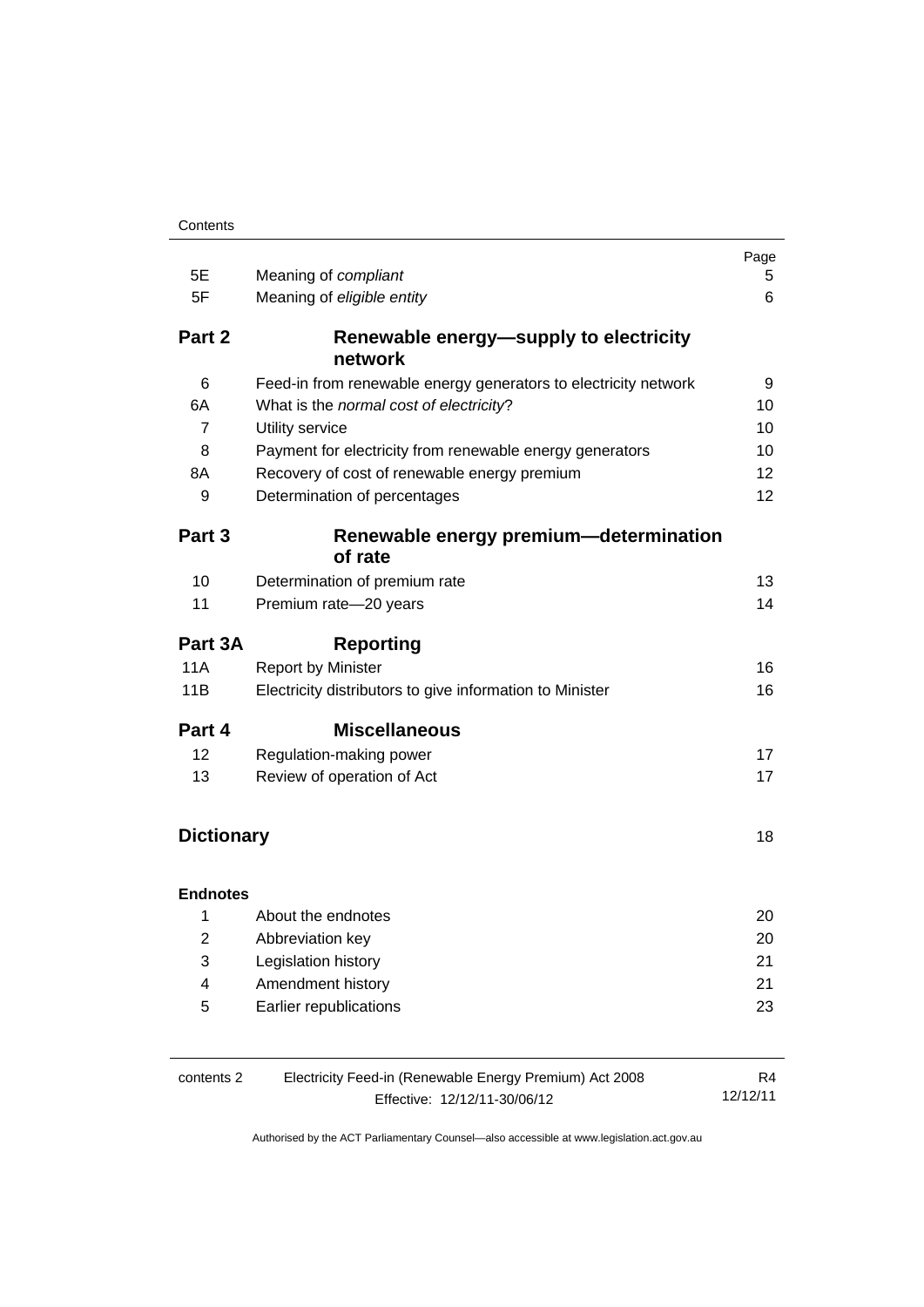

# **Electricity Feed-in (Renewable Energy Premium) Act 2008**

An Act about the supply of electricity from solar and other renewable energy sources to electricity distributors, and for other purposes

R4 12/12/11

Ī

page 1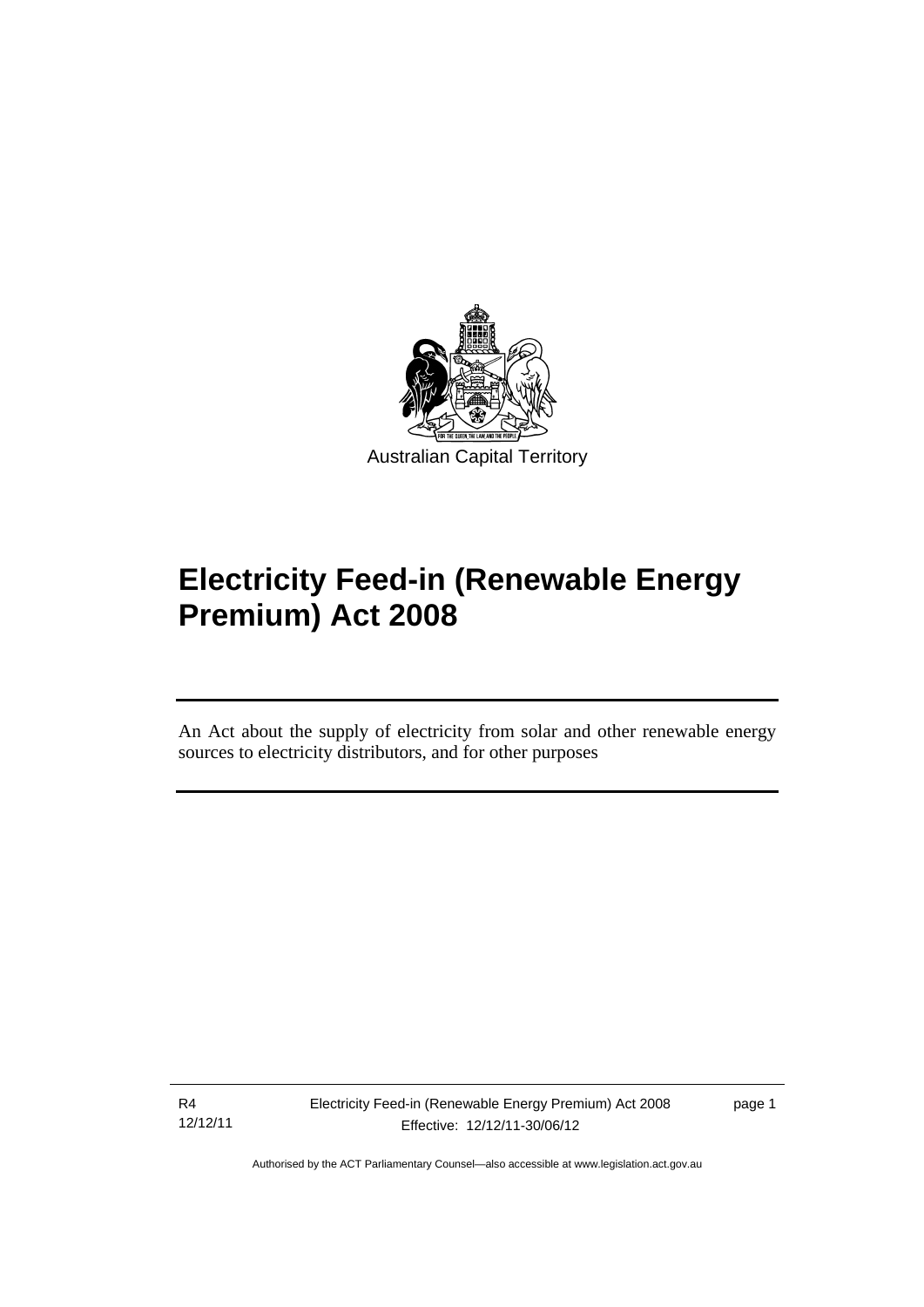#### Part 1 **Preliminary**

Section 1

### <span id="page-5-0"></span>**Part 1** Preliminary

#### <span id="page-5-1"></span>**1 Name of Act**

This Act is the *Electricity Feed-in (Renewable Energy Premium) Act 2008*.

#### <span id="page-5-2"></span>**4 Dictionary**

The dictionary at the end of this Act is part of this Act.

*Note 1* The dictionary at the end of this Act defines certain terms used in this Act, and includes references (*signpost definitions*) to other terms defined elsewhere.

> For example, the signpost definition '*electricity distributor*—see the *Utilities Act 2000*, dictionary.' means that the term 'electricity distributor' is defined in that dictionary and the definition applies to this Act.

*Note 2* A definition in the dictionary (including a signpost definition) applies to the entire Act unless the definition, or another provision of the Act, provides otherwise or the contrary intention otherwise appears (see Legislation Act, s  $155$  and s  $156$  (1)).

#### <span id="page-5-3"></span>**5 Notes**

A note included in this Act is explanatory and is not part of this Act.

*Note* See the Legislation Act, s 127 (1), (4) and (5) for the legal status of notes.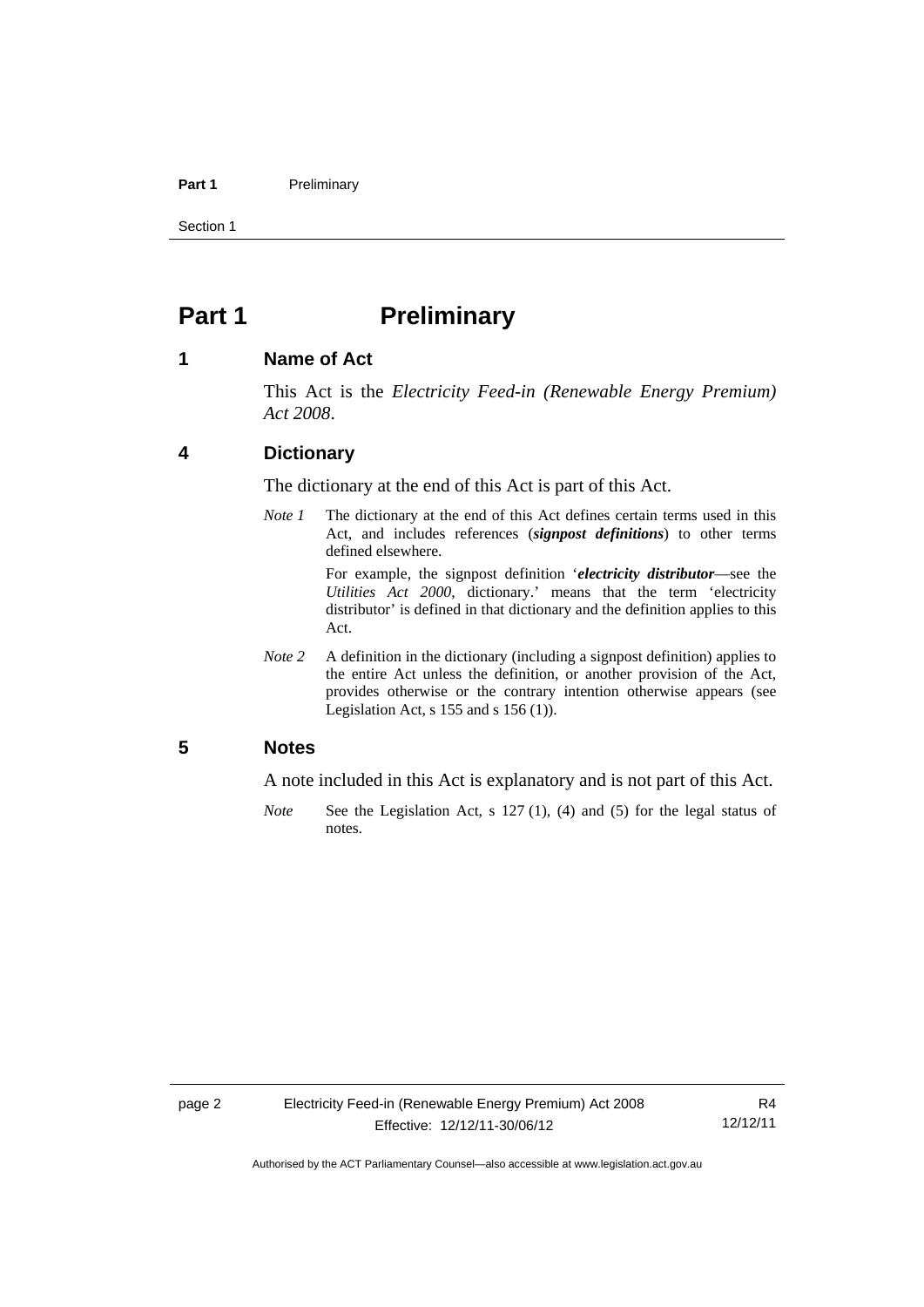## <span id="page-6-0"></span>**Part 1A Objects and important concepts**

#### <span id="page-6-1"></span>**5A Objects of Act**

The objects of this Act are to—

- (a) promote the generation of electricity from renewable energy sources; and
- (b) reduce the ACT's contribution to human-induced climate change; and
- (c) diversify the ACT energy supply; and
- (d) reduce the ACT's vulnerability to long-term price volatility in relation to fossil fuels.

#### <span id="page-6-2"></span>**5B Meaning of** *renewable energy generator* **and** *renewable energy source*

(1) In this Act:

*renewable energy generator* means an energy generator that generates electricity from a renewable energy source, and includes—

- (a) a micro renewable energy generator; and
- (b) a medium renewable energy generator.

*renewable energy source* means any of the following:

- (a) solar;
- (b) wind;
- (c) any other source determined by the Minister.
- (2) A determination is a disallowable instrument.
	- *Note* A disallowable instrument must be notified, and presented to the Legislative Assembly, under the Legislation Act.

page 3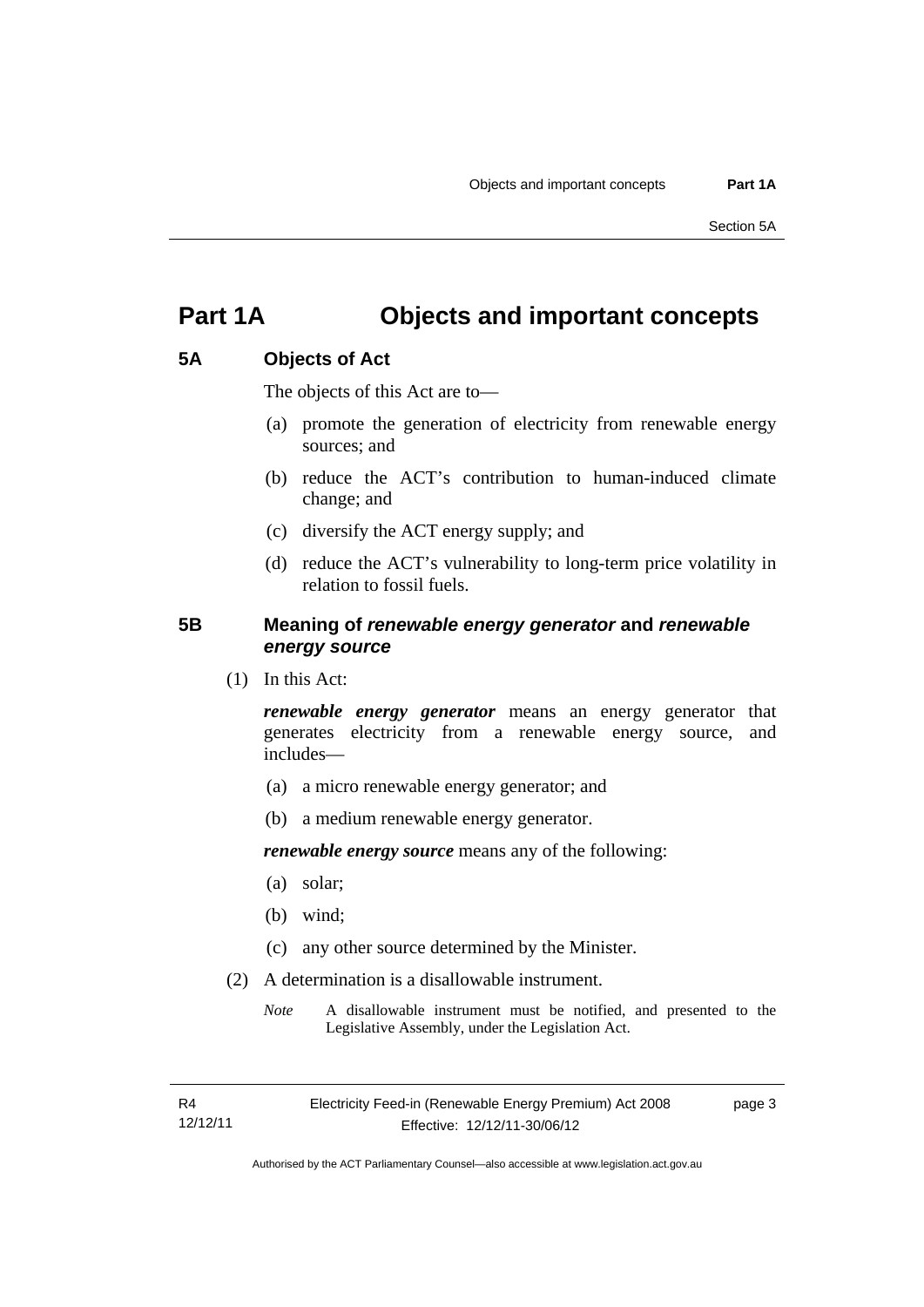Section 5C

#### <span id="page-7-0"></span>**5C Meaning of** *capacity*

#### (1) In this Act:

*capacity*, of a renewable energy generator, means—

- (a) if the generator is a solar photovoltaic generator—the rated power output of the panels of the generator; or
- (b) if the Minister determines a method for measuring the capacity of a generator under subsection (2)—the capacity measured by the determined method.
- (2) The Minister may determine the method for measuring the capacity of renewable energy generators.
	- *Note* Power to make a statutory instrument (including a regulation) includes power to make different provision for different categories (see Legislation Act, s 48).
- (3) A determination is a disallowable instrument.
	- *Note* A disallowable instrument must be notified, and presented to the Legislative Assembly, under the Legislation Act.

#### <span id="page-7-1"></span>**5D Meaning of** *medium renewable energy generator* **and**  *micro renewable energy generator*

In this Act:

*medium renewable energy generator* means a renewable energy generator that has a total capacity more than 30kW but not more than 200kW.

*micro renewable energy generator* means a renewable energy generator that has a total capacity not more than 30kW.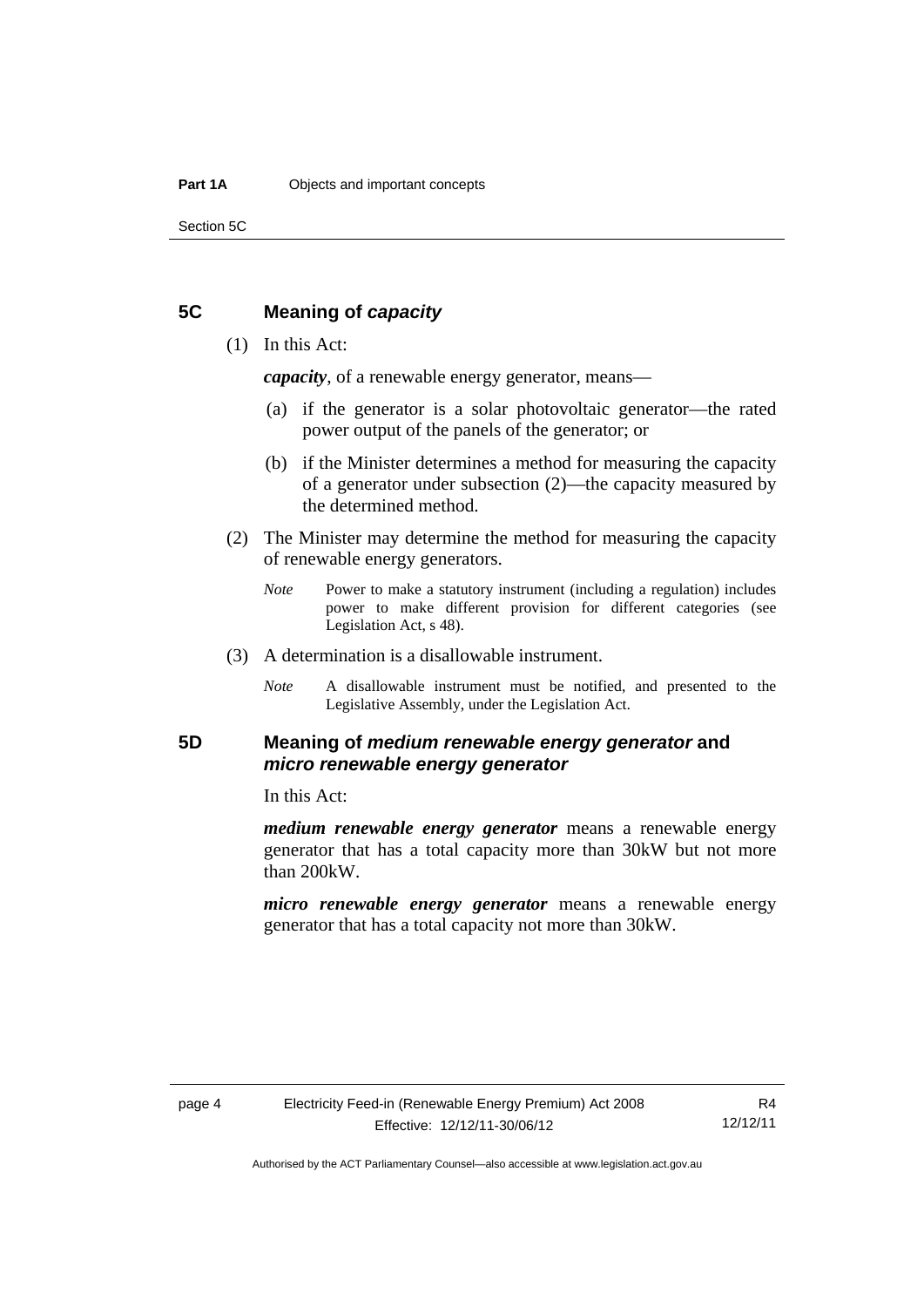#### <span id="page-8-0"></span>**5E Meaning of** *compliant*

- (1) For this Act, a renewable energy generator is *compliant* if—
	- (a) the generator is installed on premises in the ACT; and
	- (b) when connected to the electricity distributor's network, it complies with the service and installation rules; and
	- (c) the total capacity of the generator, or the total capacity of all renewable energy generators installed on the premises, is not more than—
		- (i) 200kW; or
		- (ii) if the Minister determines another capacity under subsection (2)—the applicable determined capacity; and
	- (d) if the generator is a micro or medium renewable energy generator—the generator is connected to the electricity distributor's network before the total capacity of all micro and medium renewable energy generators connected to the network reaches—
		- (i) 30MW; or
		- (ii) if the Minister determines another capacity under subsection (3)—the determined capacity.
- (2) The Minister may determine a total capacity for the following:
	- (a) micro renewable energy generators installed on premises;
	- (b) medium renewable energy generators installed on premises;
	- (c) all renewable energy generators installed on premises.
- (3) The Minister may determine the total capacity for all micro and medium renewable energy generators connected to the electricity distributor's network.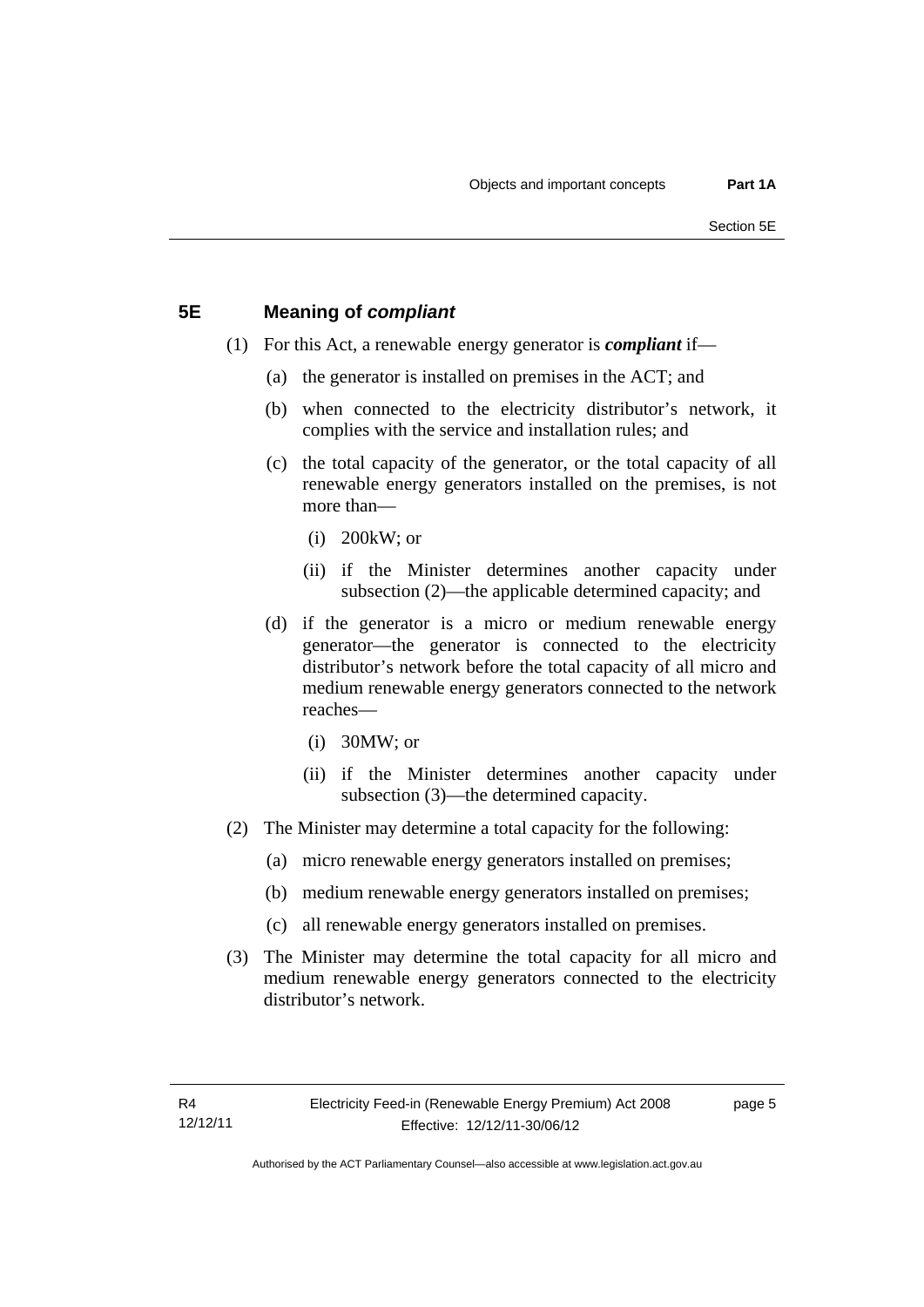Section 5F

- (4) A determination is a disallowable instrument.
	- *Note* A disallowable instrument must be notified, and presented to the Legislative Assembly, under the Legislation Act.
- (5) In this section:

*service and installation rules* means the service and installation rules for connection to the electricity distribution network, as in force from time to time, made under a technical code, as in force from time to time, made under the *Utilities Act 2000*.

*Note* Technical codes made under the *Utilities Act 2000* are accessible at www.icrc.act.gov.au. The service and installation rules are accessible at www.actewagl.com.au.

#### <span id="page-9-0"></span>**5F Meaning of** *eligible entity*

(1) In this Act:

#### *eligible entity*—

- (a) means—
	- (i) if an incorporated association owns the premises on which a compliant renewable energy generator is installed—the incorporated association; or
	- (ii) if a cooperative owns the premises on which a compliant renewable energy generator is installed—the cooperative; or
	- (iii) if a person owns commercial or retail premises on which a compliant renewable energy generator is installed—the person; or
	- (iv) if a person (the *lessee*) leases premises, or a part of premises, to install or operate a compliant renewable energy generator—the lessee; or
	- (v) in any other case—the occupier of premises on which a compliant renewable energy generator is installed; but

R4 12/12/11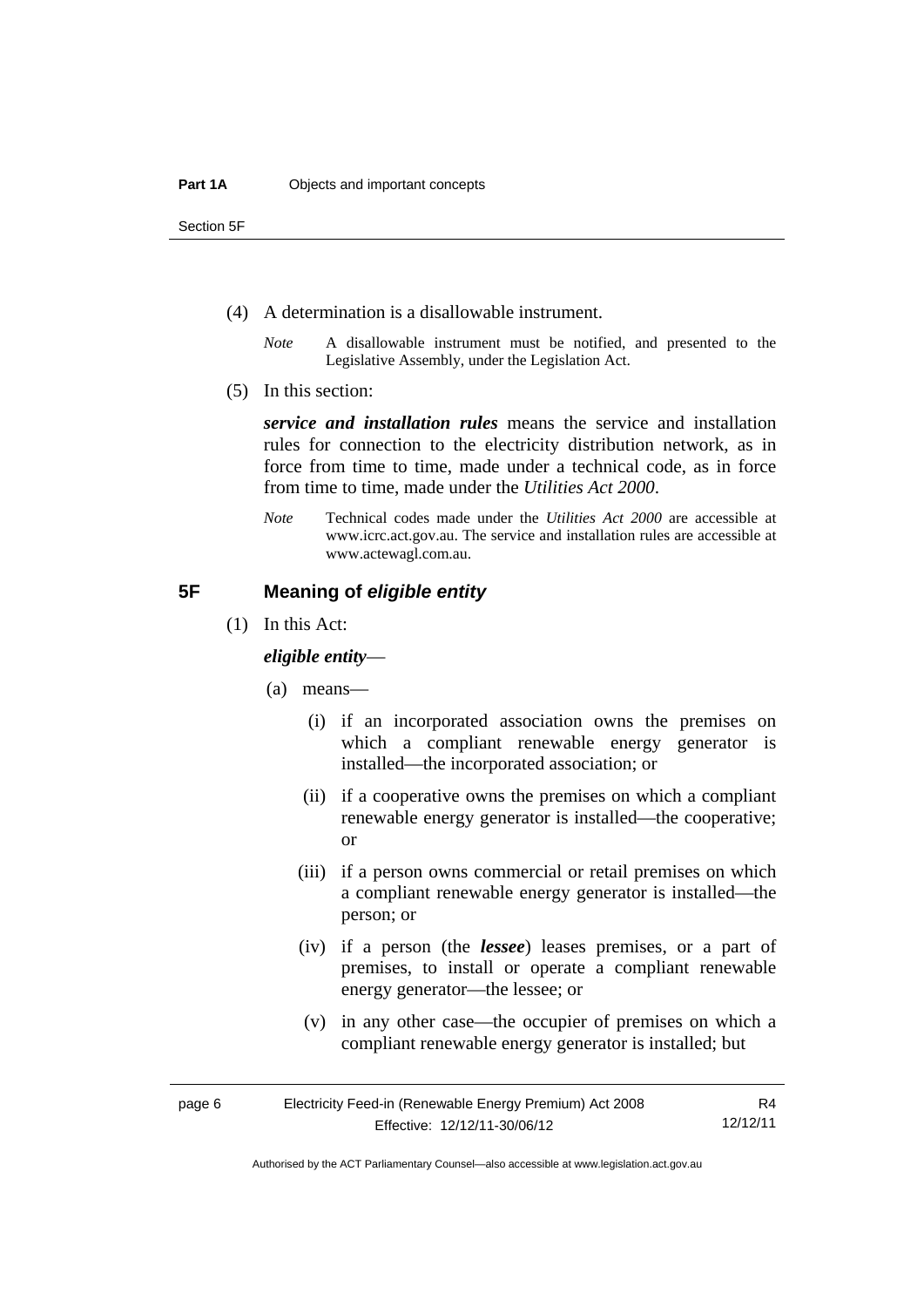- (b) does not include—
	- (i) a territory agency; or
	- (ii) a territory-owned corporation; or
	- (iii) the Commonwealth or a Commonwealth authority; or
	- (iv) an entity determined by the Minister.
- (2) A determination is a disallowable instrument.
	- *Note* A disallowable instrument must be notified, and presented to the Legislative Assembly, under the Legislation Act.
- (3) In this section:

*commercial premises*—see the *Leases (Commercial and Retail) Act 2001*, section 7 (1).

*Commonwealth authority* means any of the following (other than an educational institution):

- (a) a corporation established for a public purpose under a Commonwealth Act;
- (b) a company in which a controlling interest is held by any 1 of the following, or by 2 or more of the following together:
	- (i) the Commonwealth;
	- (ii) a corporation mentioned in paragraph (a);
	- (iii) an entity mentioned in subparagraph (i) or (ii).

*cooperative*—see the *Cooperatives Act 2002*, dictionary.

*customer contract*—see the *Utilities Act 2000*, dictionary.

*educational institution* means—

- (a) a government school or school-related institution established under the *Education Act 2004*, section 20; or
- (b) a higher education provider; or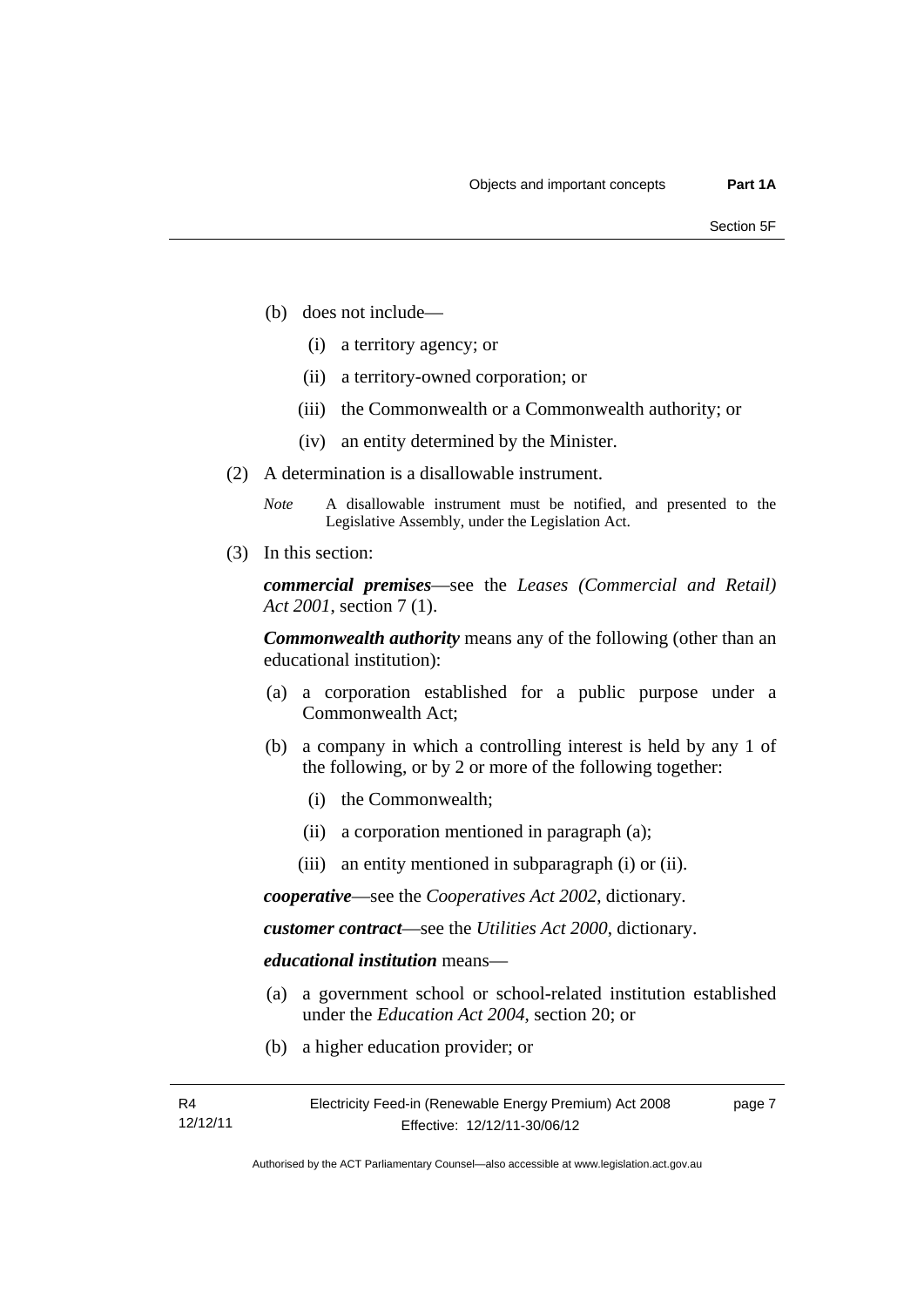Section 5F

(c) a university.

*higher education provider*—see the *Training and Tertiary Education Act 2003*, dictionary.

*incorporated association* means an association incorporated under the *Associations Incorporation Act 1991* or a law of another jurisdiction corresponding, or substantially corresponding, to that Act.

*occupier*, of premises, means the person to whom electricity for the premises is supplied under a customer contract.

*retail premises*—see the *Leases (Commercial and Retail) Act 2001*, section 7(2).

*territory agency* means any of the following (other than an educational institution):

- (a) the Territory;
- (b) a territory instrumentality, and any other corporation established for a public purpose under a territory law;
- (c) a company in which a controlling interest is held by any 1 of the following, or by 2 or more of the following together:
	- (i) the Territory;
	- (ii) a Minister;
	- (iii) a corporation mentioned in paragraph (b);
	- (iv) an entity mentioned in subparagraphs (i) to (iii).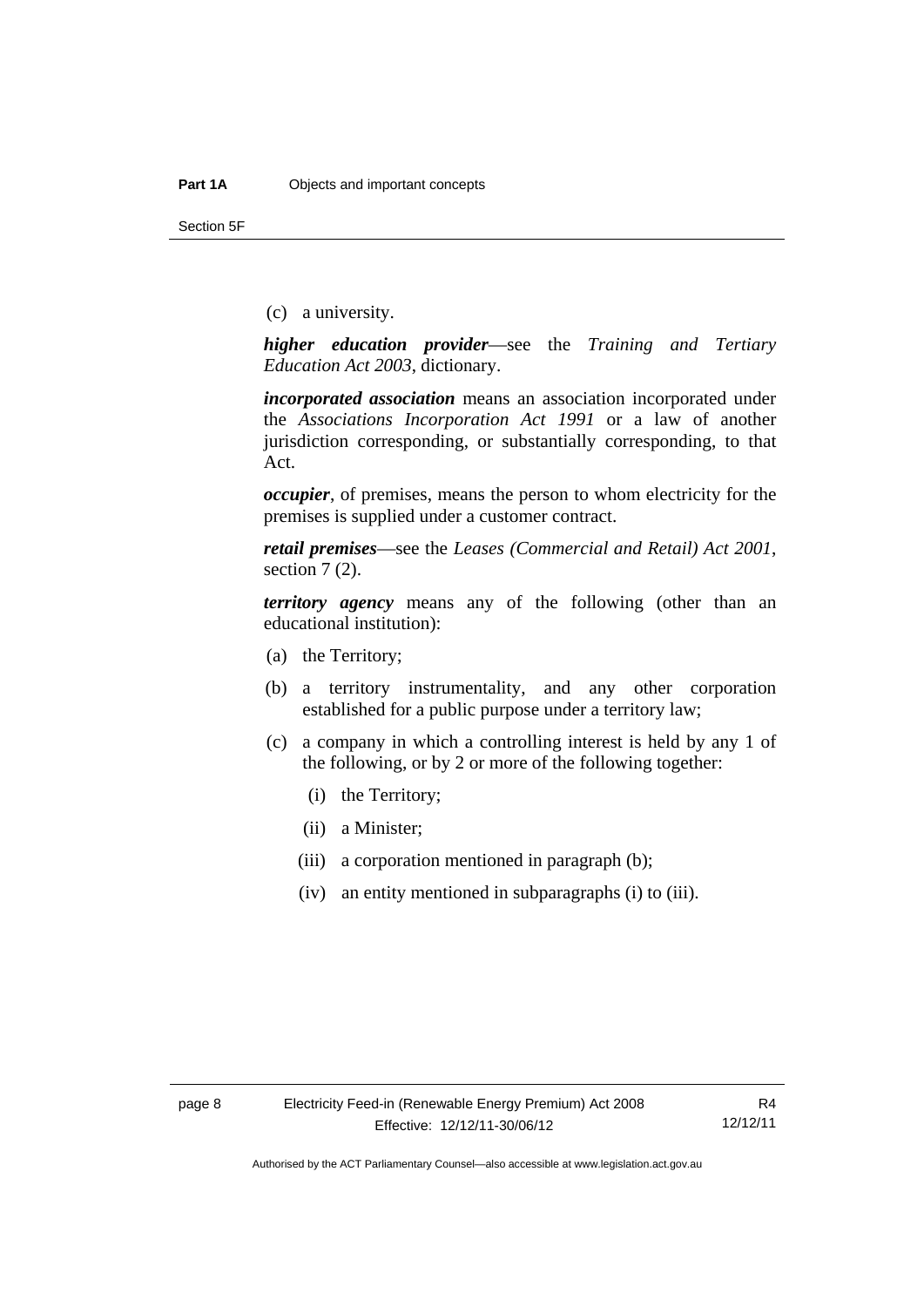### <span id="page-12-0"></span>**Part 2 Renewable energy—supply to electricity network**

#### <span id="page-12-1"></span>**6 Feed-in from renewable energy generators to electricity network**

(1) This section applies to—

- (a) an electricity distributor licensed to distribute electricity through an electricity network; and
- (b) an electricity supplier licensed to supply electricity from the network.
- (2) It is a condition of the electricity distributor's licence that the distributor must, on application by an eligible entity—
	- (a) connect a renewable energy generator to the distributor's network to enable electricity generated by the generator to be supplied to the network; and
	- (b) reimburse the utility that is the electricity supplier to the premises the difference between—
		- (i) the amount payable under subsection (3) for electricity generated by the generator to be supplied to the network; and
		- (ii) the normal cost of that electricity; and
	- (c) pass on to the eligible entity the additional metering costs in relation to electricity generated by the generator.
- (3) It is a condition of the electricity supplier's licence that the supplier must, on application by an eligible entity, pay the eligible entity, in accordance with section 8, for the total amount of electricity generated by the renewable energy generator on or after the day the application is made.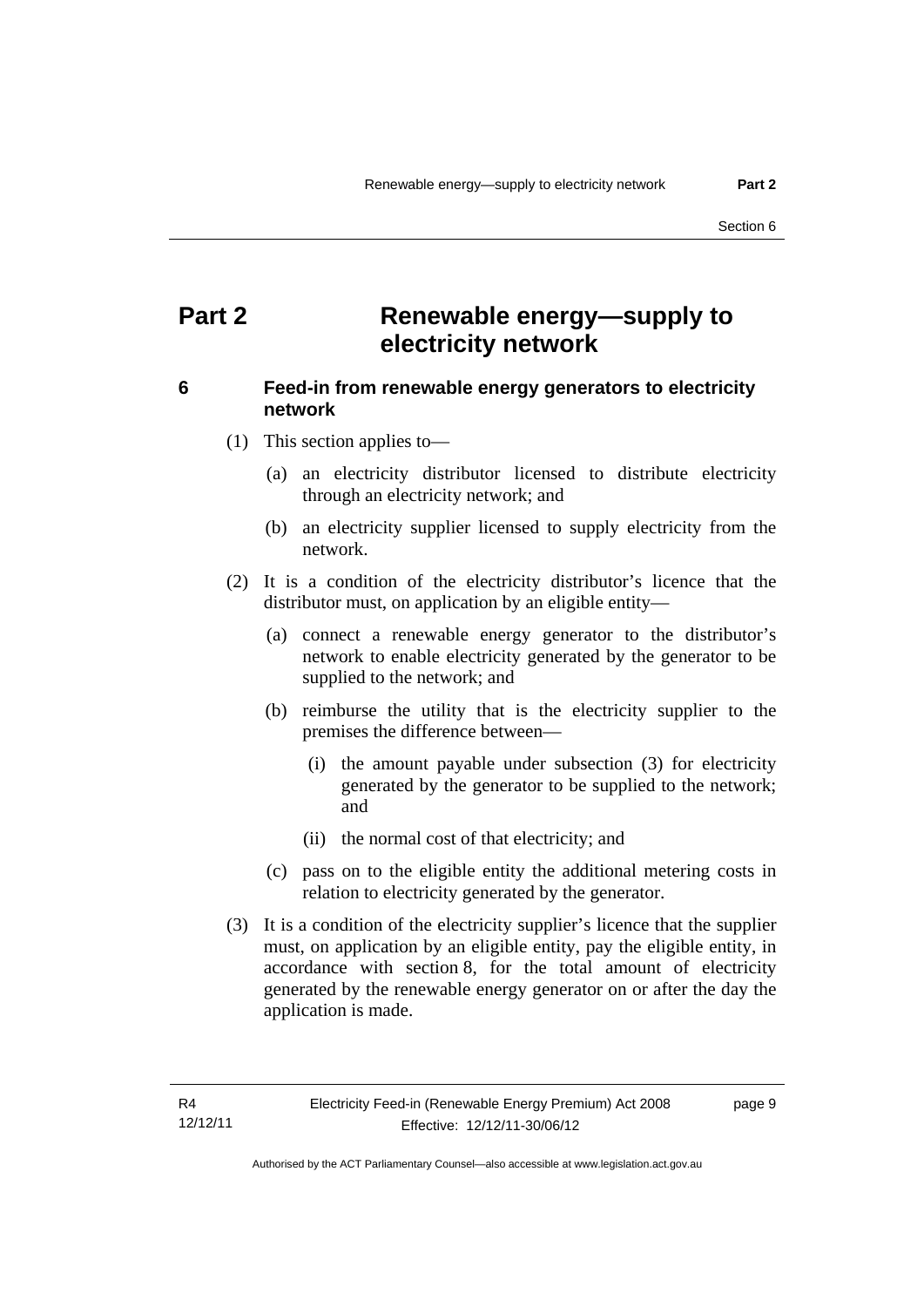Section 6A

#### <span id="page-13-0"></span>**6A What is the** *normal cost of electricity***?**

- (1) The Minister may determine an amount to be the *normal cost of electricity* in relation to a period.
- (2) A determination is a notifiable instrument.

*Note* A notifiable instrument must be notified under the Legislation Act.

- (3) The Minister may make guidelines for a determination under this section.
- (4) A guideline is a disallowable instrument.
	- *Note* A disallowable instrument must be notified, and presented to the Legislative Assembly, under the Legislation Act.

#### <span id="page-13-1"></span>**7 Utility service**

Each of the following is a utility service for the *Utilities Act 2000*:

- (a) the action required by a distributor under section  $6(2)$ ;
- (b) the action required by a supplier under section 6 (3).

#### <span id="page-13-2"></span>**8 Payment for electricity from renewable energy generators**

- (1) For section 6 (3), payment must be at the following rate:
	- (a) for electricity generated by a micro renewable energy generator—
		- (i) if an eligible entity entered into a contract for the installation of the generator before 1 June 2011—
			- (A) 100% of the premium rate; or
			- (B) if a lower percentage is determined under section 9 for this paragraph—that percentage of the premium rate; or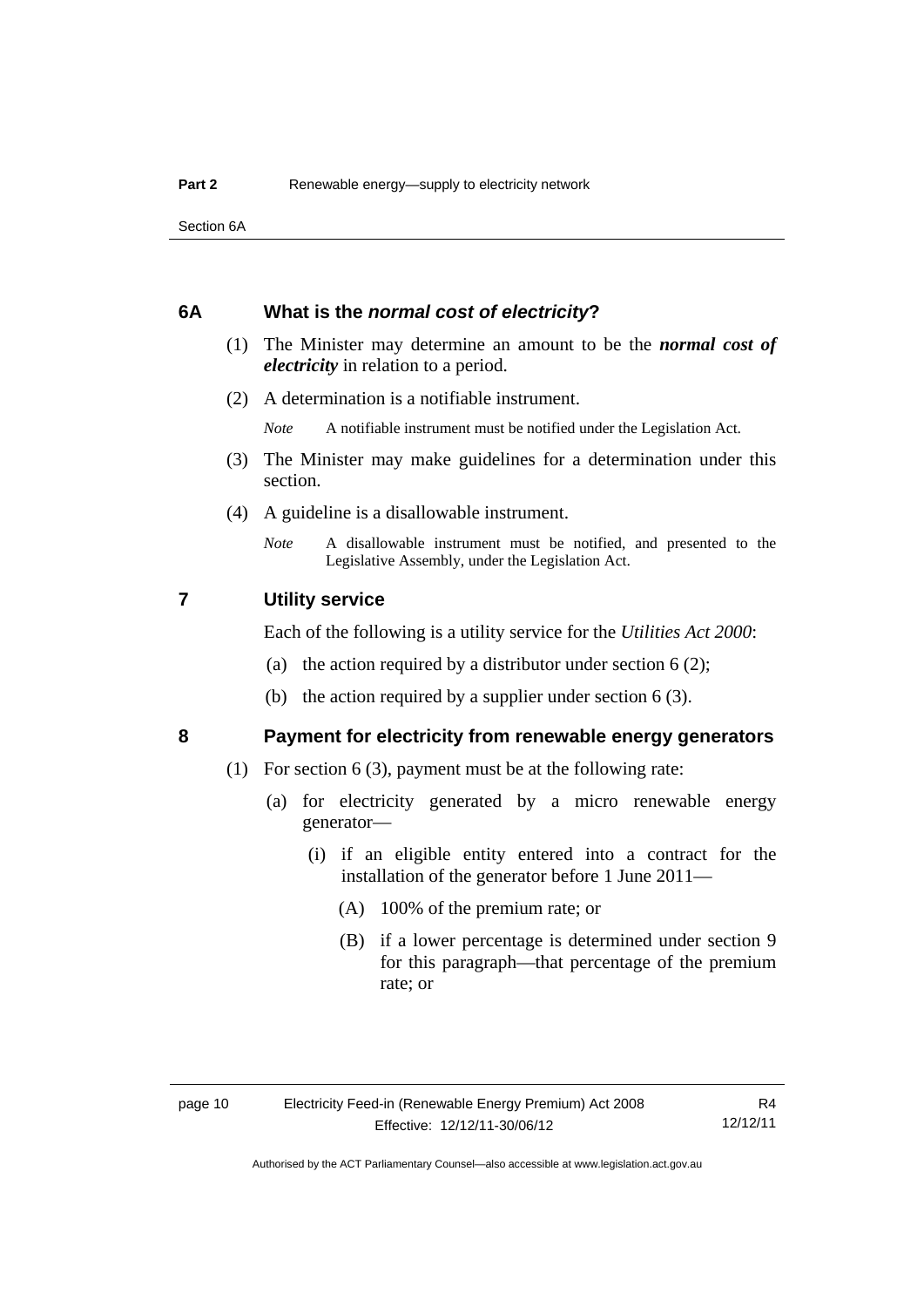- (ii) if an eligible entity entered into a contract for the installation of the generator on or after 1 June 2011—
	- (A) 66% of the premium rate; or
	- (B) if a lower percentage is determined under section 9 for this paragraph—that percentage of the premium rate;
- (b) for electricity generated by a medium renewable energy generator—
	- (i) if an eligible entity entered into a contract for the installation of the generator before the relevant date—
		- (A) 75% of the premium rate; or
		- (B) if a lower percentage is determined under section 9 for this paragraph—that percentage of the premium rate; or
	- (ii) if an eligible entity entered into a contract for the installation of the generator on or after the relevant date—
		- (A) 66% of the premium rate; or
		- (B) if a lower percentage is determined under section 9 for this paragraph—that percentage of the premium rate.
- (2) Payment must be made to the eligible entity quarterly in arrears for the total amount of electricity generated by the generator.
- (3) In this section:

*relevant date* means the day the *Electricity Feed-in (Renewable Energy Premium) Amendment Act 2011 (No 2)* commenced.

page 11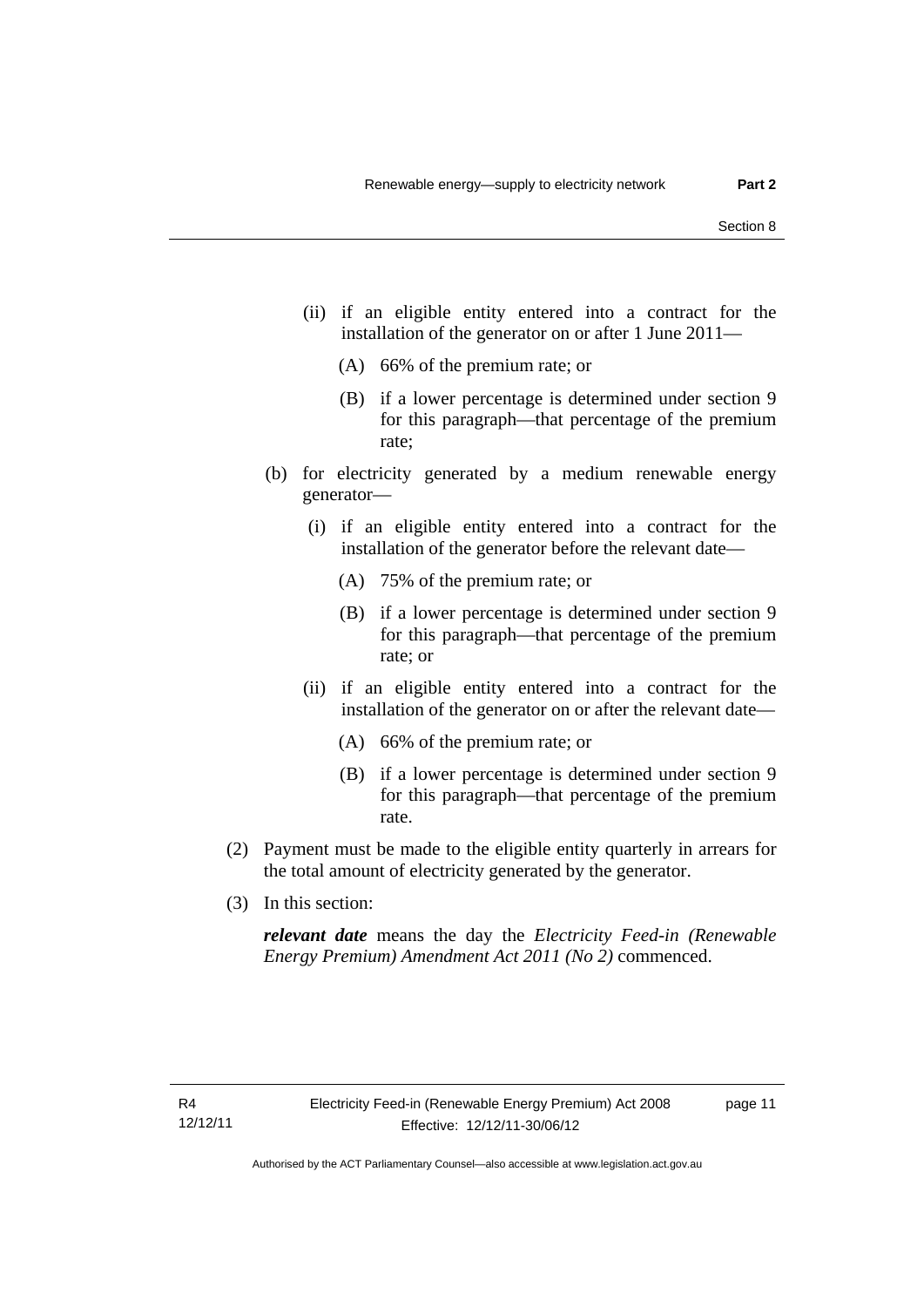Section 8A

#### <span id="page-15-0"></span>**8A Recovery of cost of renewable energy premium**

- (1) This section applies if a supplier of electricity services imposes a recovery of costs on electricity consumers to recover the cost of a renewable energy premium payable to an eligible entity under this Act.
- (2) The recovery of costs must be imposed on an electricity consumer in a way that is in proportion to the amount of electricity used by the consumer.

#### <span id="page-15-1"></span>**9 Determination of percentages**

- (1) The Minister may determine percentages for section 8 (Payment for electricity from renewable energy generators).
- (2) A determination is a disallowable instrument.
	- *Note* A disallowable instrument must be notified, and presented to the Legislative Assembly, under the Legislation Act.

page 12 Electricity Feed-in (Renewable Energy Premium) Act 2008 Effective: 12/12/11-30/06/12

R4 12/12/11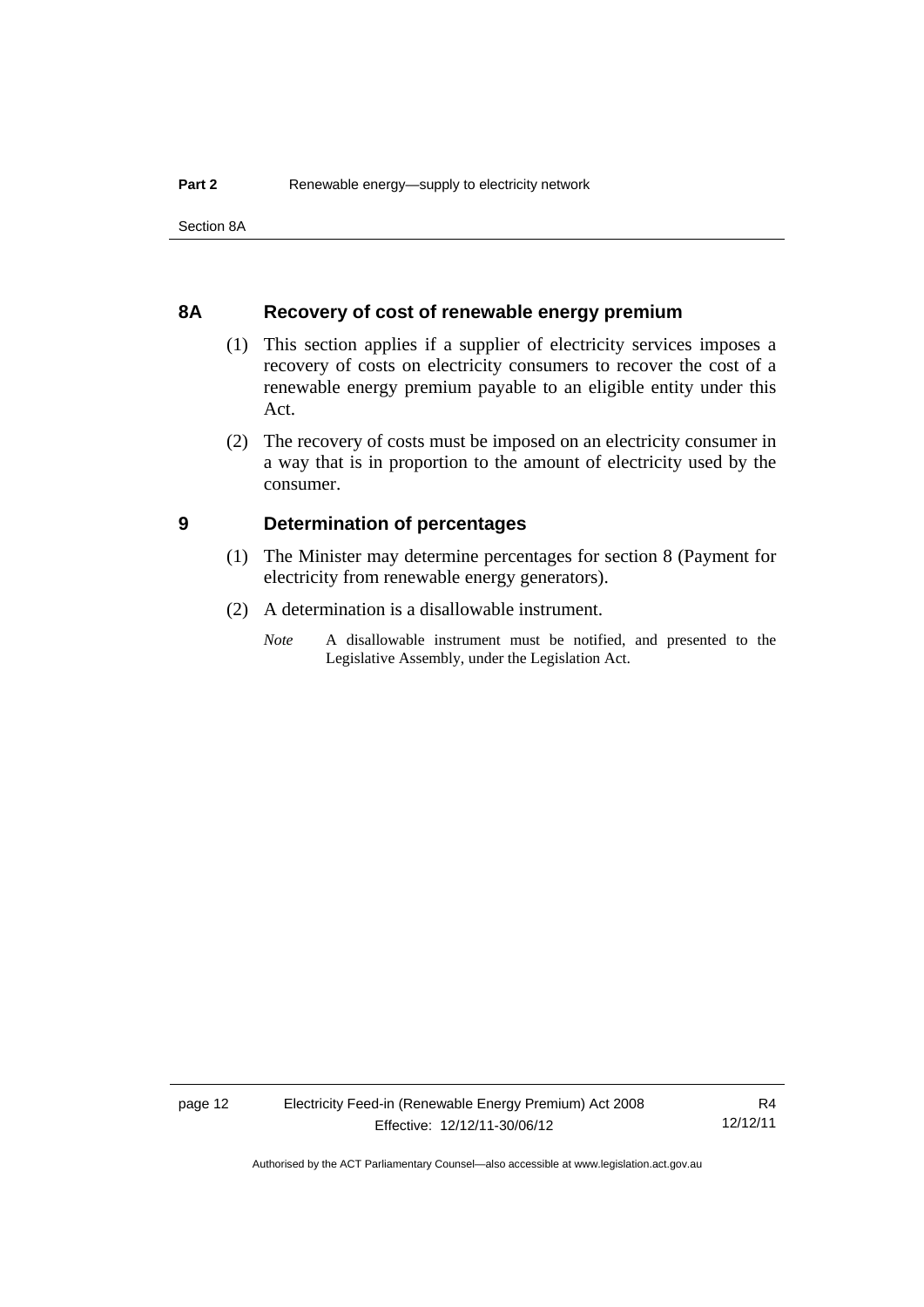### <span id="page-16-0"></span>**Part 3 Renewable energy premium determination of rate**

#### <span id="page-16-1"></span>**10 Determination of premium rate**

- (1) For each financial year, the Minister must, not later than 3 months before the financial year, determine the premium rate for amounts payable by an electricity supplier under section 6 (Feed-in from renewable energy generators to electricity network) during the year.
- (2) A determination is a disallowable instrument.
	- *Note* A disallowable instrument must be notified, and presented to the Legislative Assembly, under the Legislation Act.
- (3) In making a determination, the Minister—
	- (a) must seek the advice of the Independent Competition and Regulatory Commission to assist the Minister to determine the premium rate; and
	- (b) must give priority to the following:
		- (i) the desirability of costs under this Act impacting equitably on all electricity users;
		- (ii) the need to encourage the generation of electricity from renewable sources;
		- (iii) the need to reduce emissions from greenhouse gases;
		- (iv) the need to reduce the likely effects of climate change;
		- (v) the desirability of eligible entities being able to recoup investment on renewable energy generators within a reasonable time; and
	- (c) must have regard to the following:
		- (i) the amounts payable under this Act by an electricity distributor;

R4 12/12/11 page 13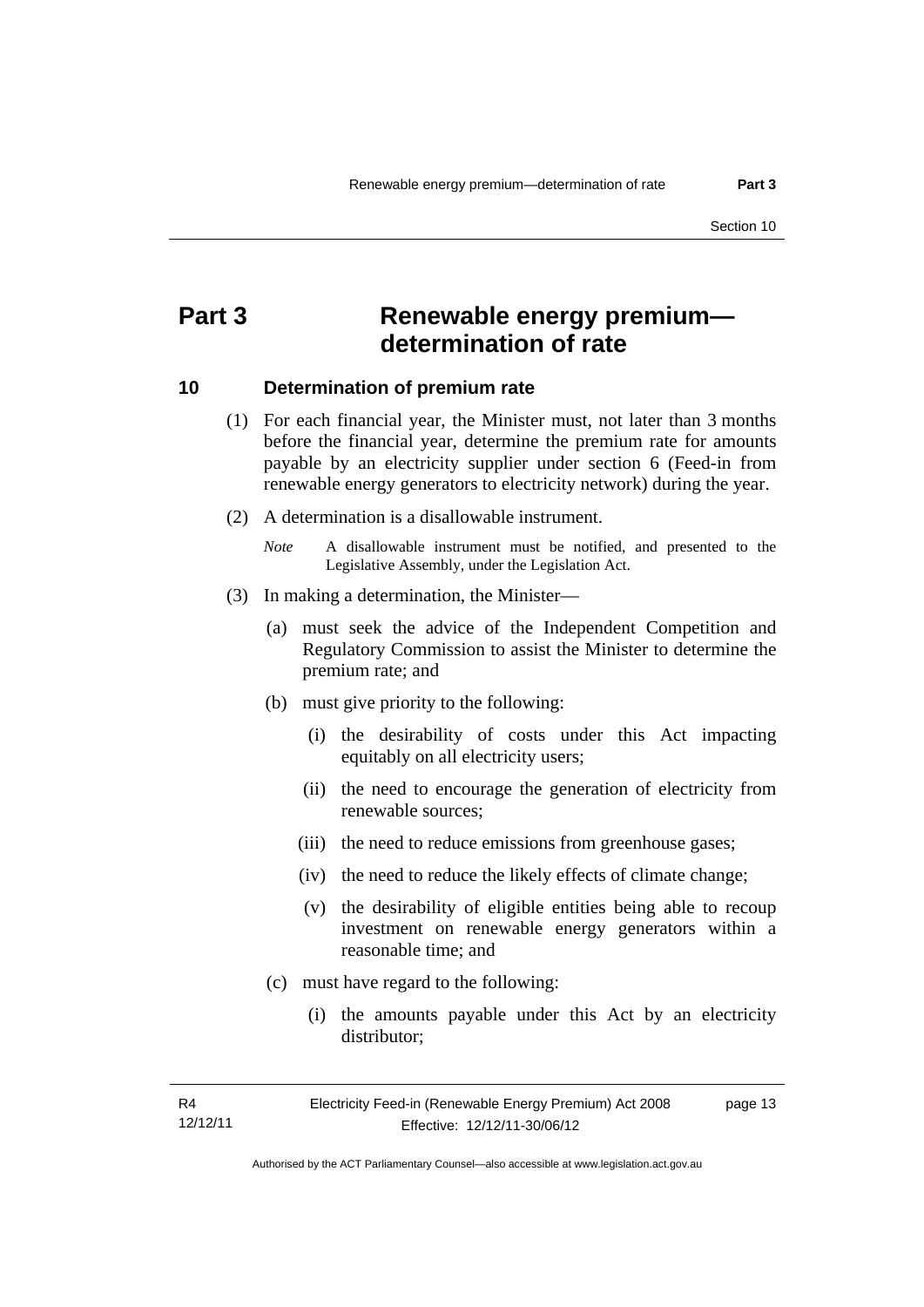- (ii) the amounts payable under this Act by an electricity supplier;
- (iii) any additional metering costs passed on to an eligible entity because of section 6 (2) (c);
- (iv) any advice received from the Independent Competition and Regulatory Commission in response to a request under paragraph (a);
- (v) anything else the Minister considers relevant.
- (4) If the Minister receives any advice requested under subsection (3) (a), the Minister must—
	- (a) present a copy of the advice to the Legislative Assembly within 3 sitting days after receiving the advice; and
	- (b) give a copy of the advice to each member of the Legislative Assembly—
		- (i) at least 14 days before the Minister makes the determination; but
		- (ii) within 30 days after receiving the advice.

#### <span id="page-17-0"></span>**11 Premium rate—20 years**

- (1) The premium rate for the financial year in which a renewable energy generator is connected to a distributor's network applies, if the generator remains connected to the network, in relation to electricity generated by the generator during the 20 years after the date of the connection.
- (2) For subsection (1), a generator is taken to remain connected to the network—
	- (a) during any temporary interruption to the connection for repair or maintenance work or relocation of the connection or generator at the same premises; or

Authorised by the ACT Parliamentary Counsel—also accessible at www.legislation.act.gov.au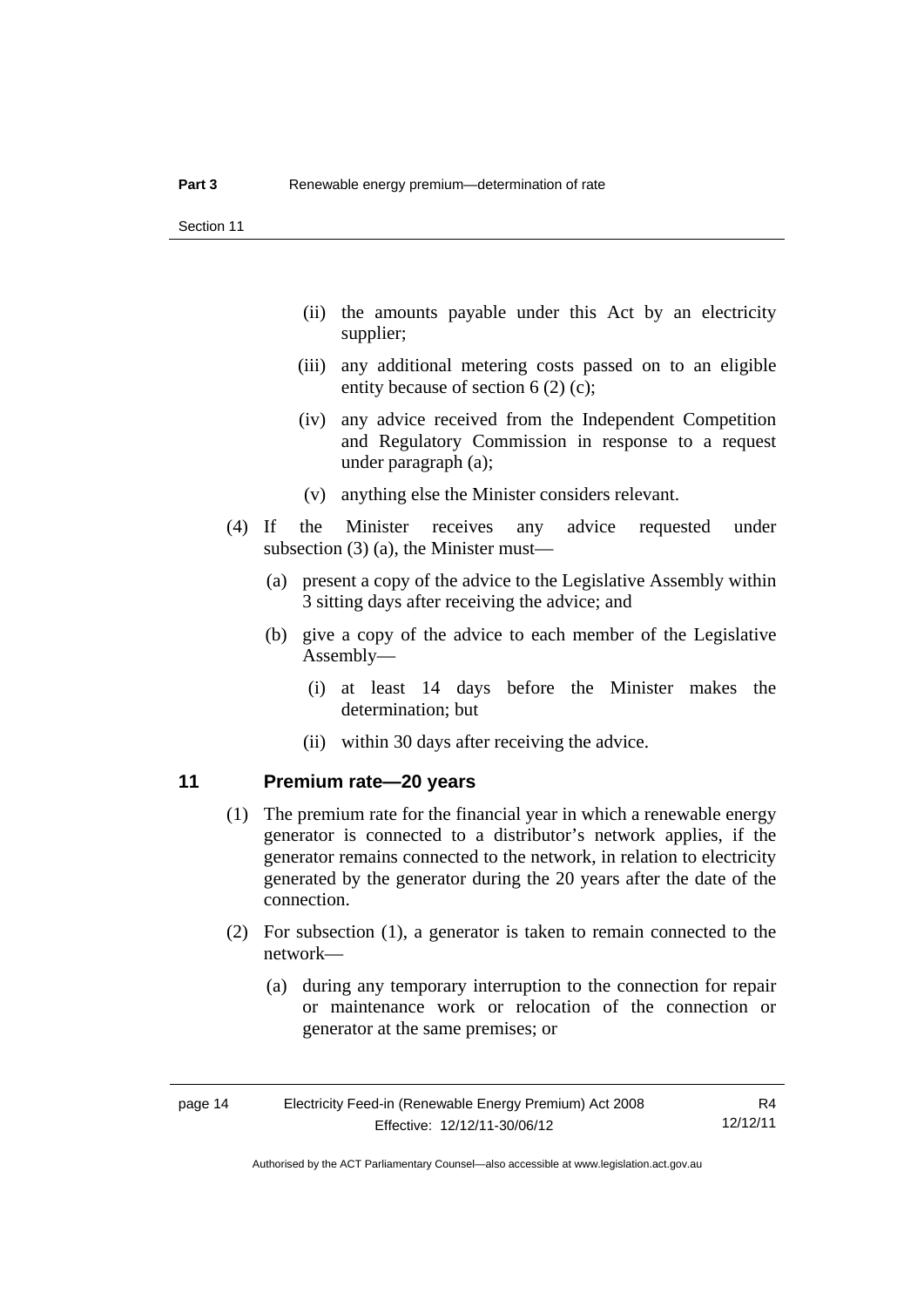- (b) if the generator is transferred with the premises to another person who is an eligible entity in relation to the premises; or
- (c) if the generator is transferred to other premises in relation to which the eligible entity is also an eligible entity.

R4 12/12/11 Electricity Feed-in (Renewable Energy Premium) Act 2008 Effective: 12/12/11-30/06/12

page 15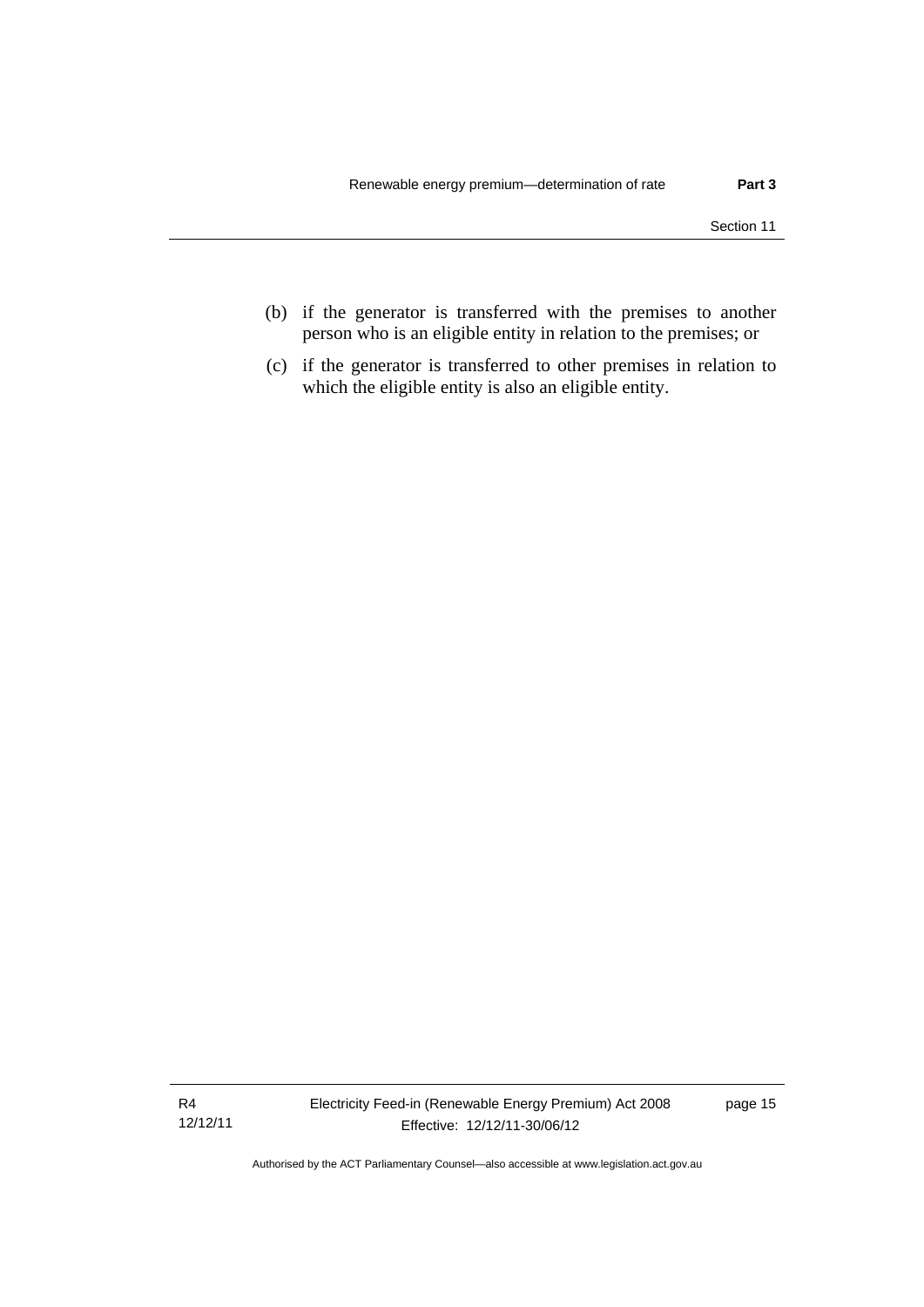#### Part 3A Reporting

Section 11A

### <span id="page-19-0"></span>**Part 3A Reporting**

#### <span id="page-19-1"></span>**11A Report by Minister**

The Minister must, within 2 weeks after the end of each month, publish on an appropriate government website a report setting out the following:

- (a) the number of applications for the connection of renewable energy generators to an electricity distributor's network received by the distributor during the month;
- (b) the number of renewable energy generators connected to an electricity distributor's network by the distributor during the month;
- (c) the total number of renewable energy generators connected to an electricity distributor's network;
- (d) the total capacity of all micro and medium renewable energy generators connected to an electricity distributor's network.

#### <span id="page-19-2"></span>**11B Electricity distributors to give information to Minister**

An electricity distributor must give the Minister the information the Minister requires to prepare the report mentioned in section 11A.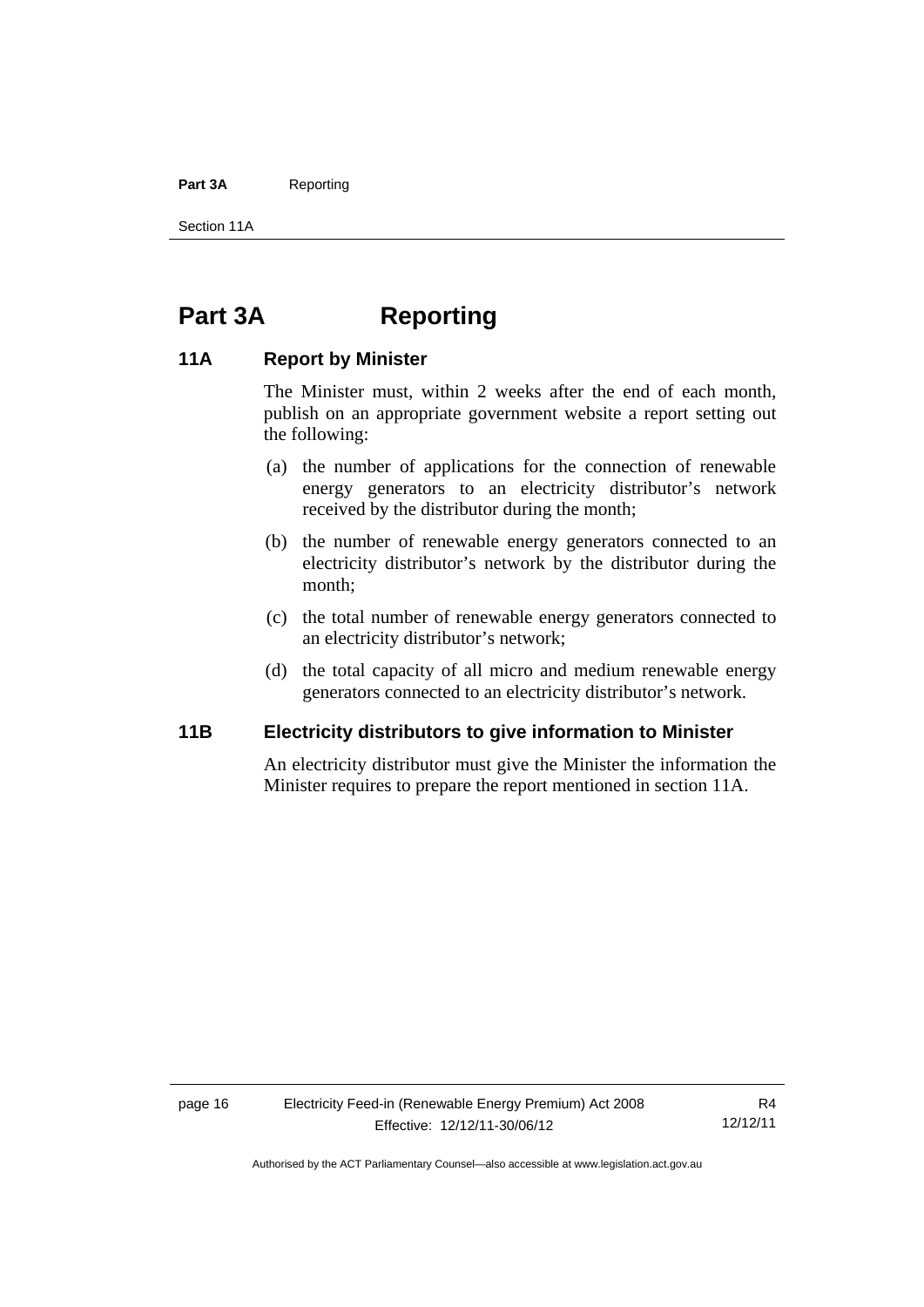### <span id="page-20-0"></span>**Part 4 Miscellaneous**

#### <span id="page-20-1"></span>**12 Regulation-making power**

- (1) The Executive may make regulations for this Act.
	- *Note* Regulations must be notified, and presented to the Legislative Assembly, under the Legislation Act.
- (2) A regulation may make provision in relation to notices to be placed at premises where a renewable energy generator is located.
- (3) A regulation may create offences and fix maximum penalties of not more than 10 penalty units for the offences.

#### <span id="page-20-2"></span>**13 Review of operation of Act**

- (1) The Minister must review the operation of this Act at least once every 5 years (a *review period*) after the day this Act commences.
- (2) The review must include a consideration of the impact of costs under this Act on electricity users and, in particular, whether the impacts are equitable.
- (3) The Minister must present a copy of the report of the review for a review period to the Legislative Assembly not later than 6 months after the end of the review period.

page 17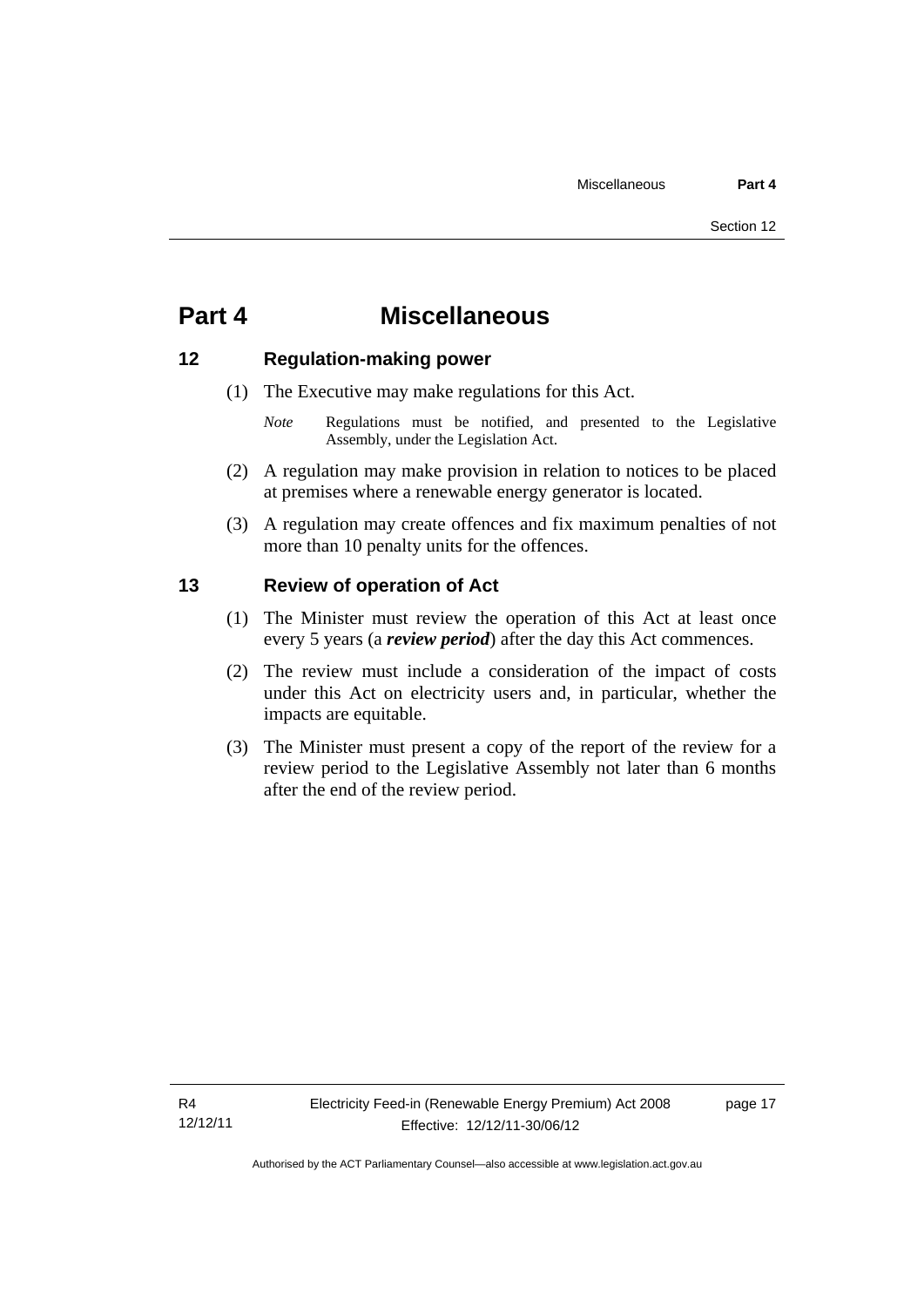**Dictionary** 

## <span id="page-21-0"></span>**Dictionary**

(see  $s$  4)

*Note 1* The Legislation Act contains definitions and other provisions relevant to this Act.

*Note 2* For example, the Legislation Act, dict, pt 1, defines the following terms:

- disallowable instrument (see s 9)
	- Executive
	- Minister (see s 162)
	- National Electricity (ACT) Law
	- quarter
	- regulation
	- under.

*additional metering costs*, in relation to electricity generated by a renewable energy generator connected to an electricity network, means metering costs associated with the electricity that are in addition to metering costs for which the distributor is responsible under the rules under the National Electricity (ACT) Law.

*capacity*, of a renewable energy generator—see section 5C.

*compliant*—see section 5E.

*electricity distributor*—see the *Utilities Act 2000*, dictionary.

*electricity network*—see the *Utilities Act 2000*, section 7.

*electricity supplier***—**see the *Utilities Act 2000*, dictionary.

*eligible entity—*see section 5F (1).

*medium renewable energy generator*—see section 5D.

*micro renewable energy generator*—see section 5D.

*normal cost of electricity*—see section 6A.

*premium rate*, for electricity supplied from a renewable energy generator to an electricity distributor's network, means the premium

| page 18 | Electricity Feed-in (Renewable Energy Premium) Act 2008 |          |  |
|---------|---------------------------------------------------------|----------|--|
|         | Effective: 12/12/11-30/06/12                            | 12/12/11 |  |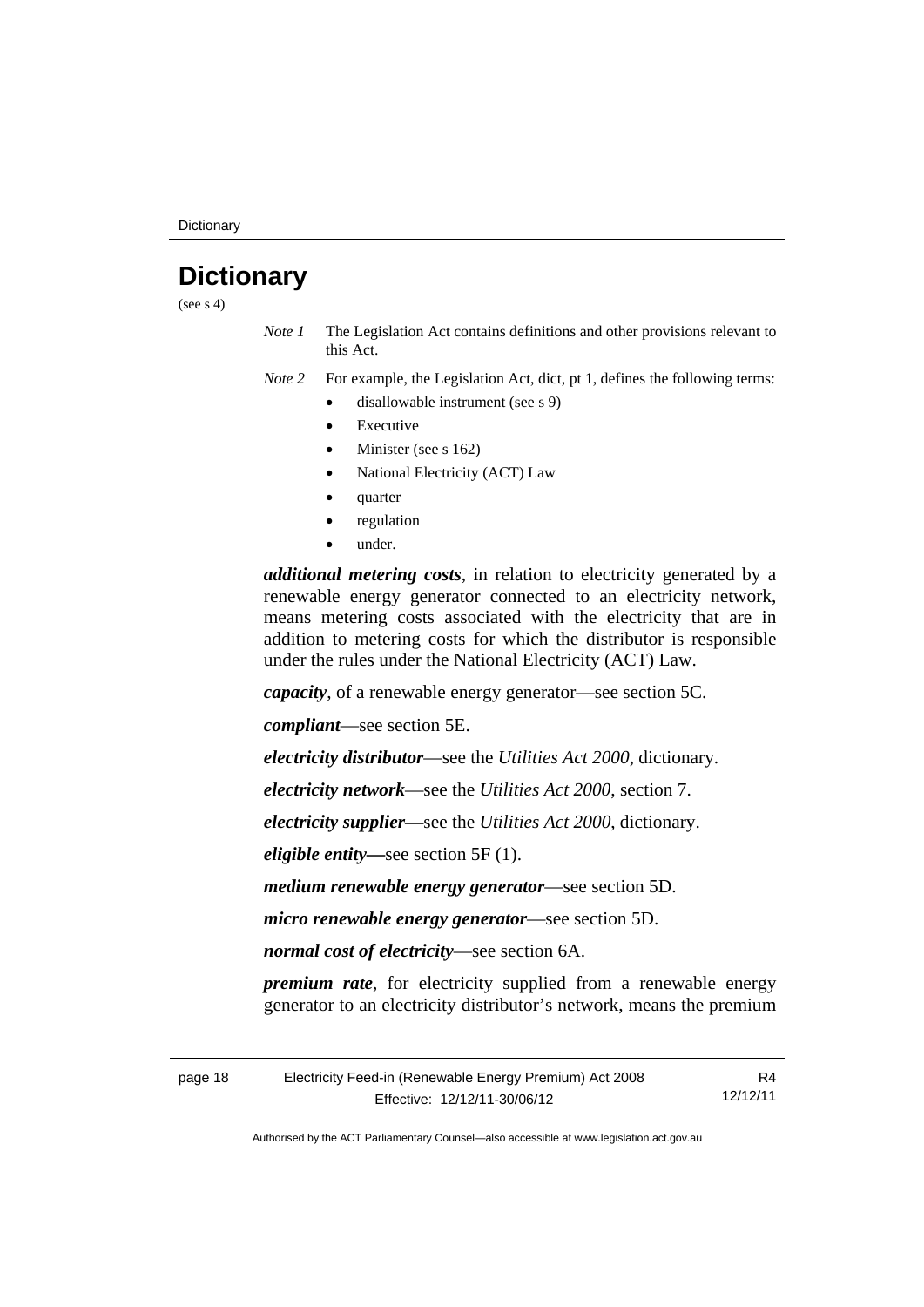rate determined under section 10 for the first financial year in which both—

- (a) the generator is connected to the network to enable electricity generated by the generator to be supplied to the network; and
- (b) the eligible entity for the generator makes the application for payment mentioned in section 6 (3).

*renewable energy generator*—see section 5B.

*renewable energy source*—see section 5B.

*utility***—**see the *Utilities Act 2000*, dictionary.

page 19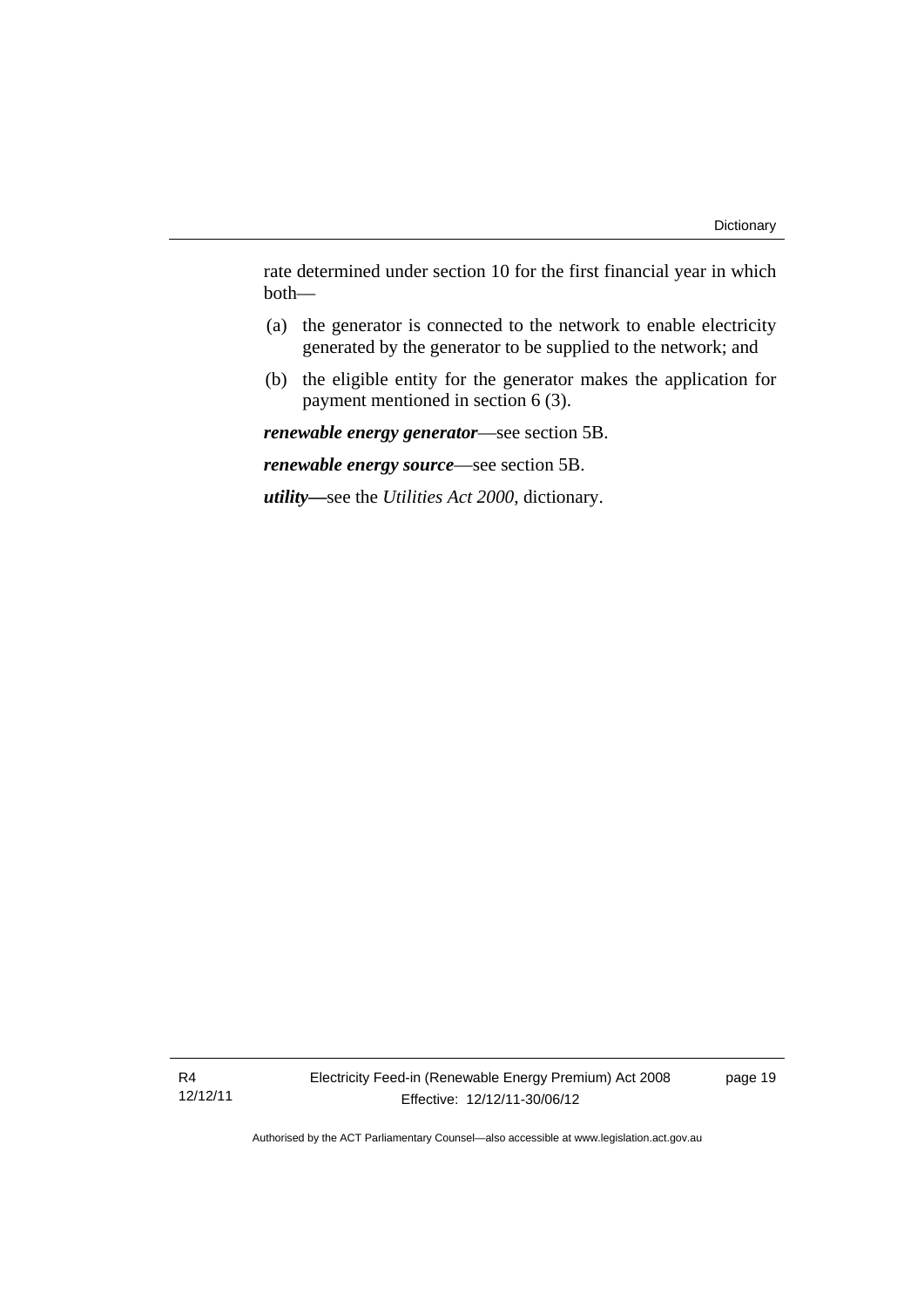1 About the endnotes

#### <span id="page-23-0"></span>**Endnotes**

#### **1 About the endnotes**

Amending and modifying laws are annotated in the legislation history and the amendment history. Current modifications are not included in the republished law but are set out in the endnotes.

Not all editorial amendments made under the *Legislation Act 2001*, part 11.3 are annotated in the amendment history. Full details of any amendments can be obtained from the Parliamentary Counsel's Office.

Uncommenced amending laws are not included in the republished law. The details of these laws are underlined in the legislation history. Uncommenced expiries are underlined in the legislation history and amendment history.

If all the provisions of the law have been renumbered, a table of renumbered provisions gives details of previous and current numbering.

The endnotes also include a table of earlier republications.

| $A = Act$                                    | $NI = Notifiable$ instrument                |
|----------------------------------------------|---------------------------------------------|
| $AF =$ Approved form                         | $o = order$                                 |
| $am = amended$                               | $om = omitted/repealed$                     |
| $amdt = amendment$                           | $ord = ordinance$                           |
| $AR = Assembly resolution$                   | $orig = original$                           |
| $ch = chapter$                               | $par = paragraph/subparagraph$              |
| $CN =$ Commencement notice                   | $pres = present$                            |
| $def = definition$                           | $prev = previous$                           |
| $DI = Disallowable instrument$               | $(\text{prev}) = \text{previously}$         |
| $dict = dictionary$                          | $pt = part$                                 |
| disallowed = disallowed by the Legislative   | $r = rule/subrule$                          |
| Assembly                                     | $reloc = relocated$                         |
| $div =$ division                             | $renum = renumbered$                        |
| $exp = expires/expired$                      | $R[X]$ = Republication No                   |
| $Gaz = gazette$                              | $RI = reissue$                              |
| $hdg =$ heading                              | $s = section/subsection$                    |
| $IA = Interpretation Act 1967$               | $sch = schedule$                            |
| $ins = inserted/added$                       | $sdiv = subdivision$                        |
| $LA =$ Legislation Act 2001                  | $SL = Subordinate$ law                      |
| $LR =$ legislation register                  | $sub =$ substituted                         |
| $LRA =$ Legislation (Republication) Act 1996 | $underlining = whole or part not commenced$ |
| $mod = modified/modification$                | or to be expired                            |
|                                              |                                             |

#### <span id="page-23-2"></span>**2 Abbreviation key**

page 20 Electricity Feed-in (Renewable Energy Premium) Act 2008 Effective: 12/12/11-30/06/12

R4 12/12/11

<span id="page-23-1"></span>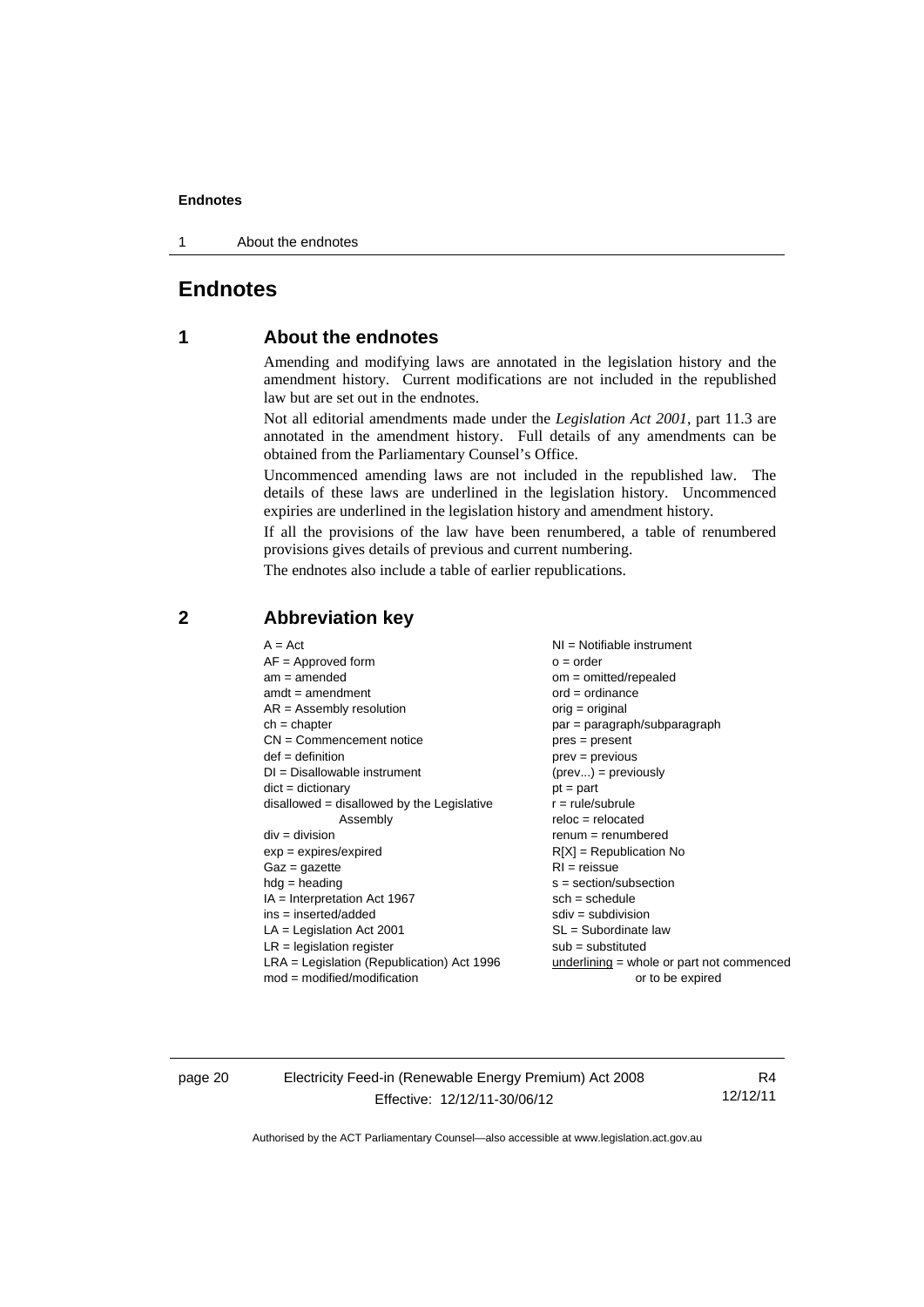#### <span id="page-24-0"></span>**3 Legislation history**

**Electricity Feed-in (Renewable Energy Premium) Act 2008 A2008-21**  notified LR 9 July 2008

s 1, s 2 commenced 9 July 2008 (LA s 75 (1))

remainder commenced 1 March 2009 (s 2 and CN2009-5)

as amended by

#### **Electricity Feed-in (Renewable Energy Premium) Amendment Act 2009 A2009-8**

notified LR 2 March 2009

s 1, s 2 taken to have commenced 1 March 2009 (LA s 75 (2)) remainder taken to have commenced 1 March 2009 (s 2 and see A2008-21)

#### **Electricity Feed-in (Renewable Energy Premium) Amendment Act 2011 A2011-6**

notified LR 24 February 2011

s 1, s 2 commenced 24 February 2011 (LA s 75 (1))

remainder commenced 7 March 2011 (s 2 and CN2011-3)

#### **Electricity Feed-in (Renewable Energy Premium) Amendment Act 2011 (No 2) A2011-25**

notified LR 11 July 2011 s 1, s 2 commenced 11 July 2011 (LA s 75 (1)) remainder commenced 12 July 2011 (s 2)

#### **Statute Law Amendment Act 2011 (No 3) A2011-52 sch 3 pt 3.21**

notified LR 28 November 2011 s 1, s 2 commenced 28 November 2011 (LA s 75 (1)) sch 3 pt 3.21 commenced 12 December 2011 (s 2)

#### <span id="page-24-1"></span>**4 Amendment history**

**Commencement**  s 2 om LA s 89 (4)

**Objects of Act** 

s 3 om A2009-8 s 4

**Objects and important concepts**  pt 1A hdg ins A2009-8 s 5

R4 12/12/11 Electricity Feed-in (Renewable Energy Premium) Act 2008 Effective: 12/12/11-30/06/12

page 21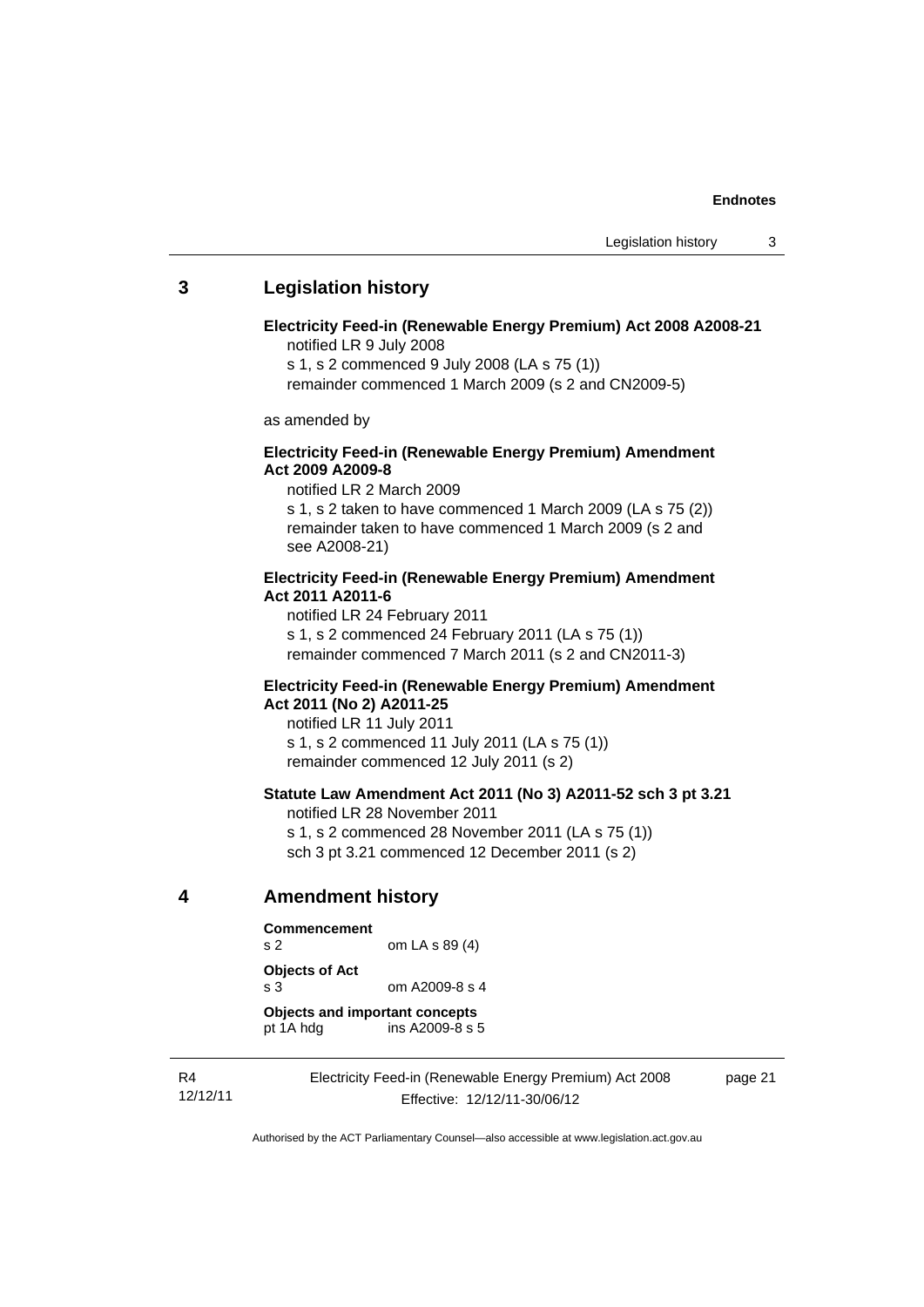4 Amendment history

page 22 Electricity Feed-in (Renewable Energy Premium) Act 2008 R4 **Objects of Act**  ins A2009-8 s 5 **Meaning of** *renewable energy generator* **and** *renewable energy source* s 5B ins A2009-8 s 5 sub A2011-6 s 4 **Meaning of** *capacity* s 5C ins A2009-8 s 5 sub A2011-6 s 4 **Meaning of** *medium renewable energy generator* **and** *micro renewable energy generator* s 5D ins A2009-8 s 5 sub A2011-6 s 4 **Meaning of** *compliant* s 5E ins A2011-6 s 4 am A2011-25 s 4 **Meaning of** *eligible entity* s 5F ins A2011-6 s 4 am A2011-52 amdt 3.74 **Feed-in from renewable energy generators to electricity network**  s 6 am A2009-8 ss 6-8; ss renum R1 (RI) LA; A2011-6 s 5 **What is the** *normal cost of electricity***?**  s 6A ins A2009-8 s 9 **Payment for electricity from renewable energy generators**  s 8 sub A2009-8 s 10 am A2011-6 ss 6-8; A2011-25 s 5, s 6 **Recovery of cost of renewable energy premium**  s 8A ins A2009-8 s 11 am A2011-6 s 9 **Determination of premium rate**  s 10 am A2009-8 ss 12-15; pars renum R1 (RI) LA; A2011-6 ss 10-12; ss renum R2 LA **Premium rate—20 years**  s 11 am A2009-8 s 16; A2011-6 s 13 **Reporting**  ins A2011-25 s 7 **Report by Minister**  s 11A ins A2011-25 s 7 **Electricity distributors to give information to Minister**  s 11B ins A2011-25 s 7

Effective: 12/12/11-30/06/12 12/12/11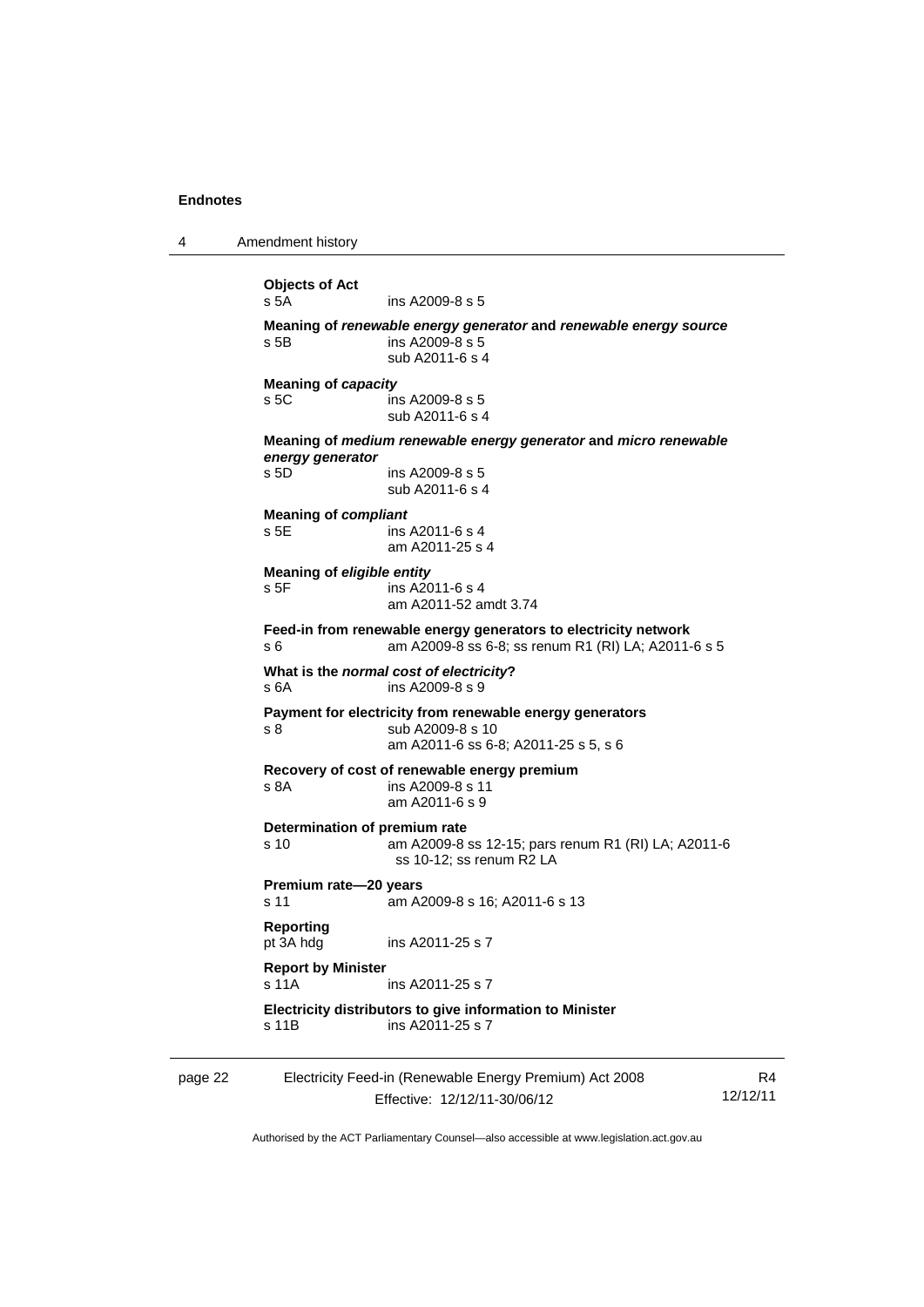

#### <span id="page-26-0"></span>**5 Earlier republications**

Some earlier republications were not numbered. The number in column 1 refers to the publication order.

Since 12 September 2001 every authorised republication has been published in electronic pdf format on the ACT legislation register. A selection of authorised republications have also been published in printed format. These republications are marked with an asterisk (\*) in column 1. Electronic and printed versions of an authorised republication are identical.

| <b>Republication</b><br>No and date | <b>Effective</b>          | Last<br>amendment<br>made by                            | <b>Republication</b><br>for                              |
|-------------------------------------|---------------------------|---------------------------------------------------------|----------------------------------------------------------|
| R <sub>1</sub><br>1 Mar 2009        | 1 Mar 2009<br>6 Mar 2011  | not amended                                             | new Act                                                  |
| R <sub>1</sub> (RI)<br>2 Mar 2009   | 1 Mar 2009-<br>6 Mar 2011 | A2009-8                                                 | reissue for<br>retrospective<br>amendments by<br>A2009-8 |
|                                     |                           | Electricity Feed-in (Renewable Energy Premium) Act 2008 | page 23                                                  |

R4 12/12/11

Effective: 12/12/11-30/06/12